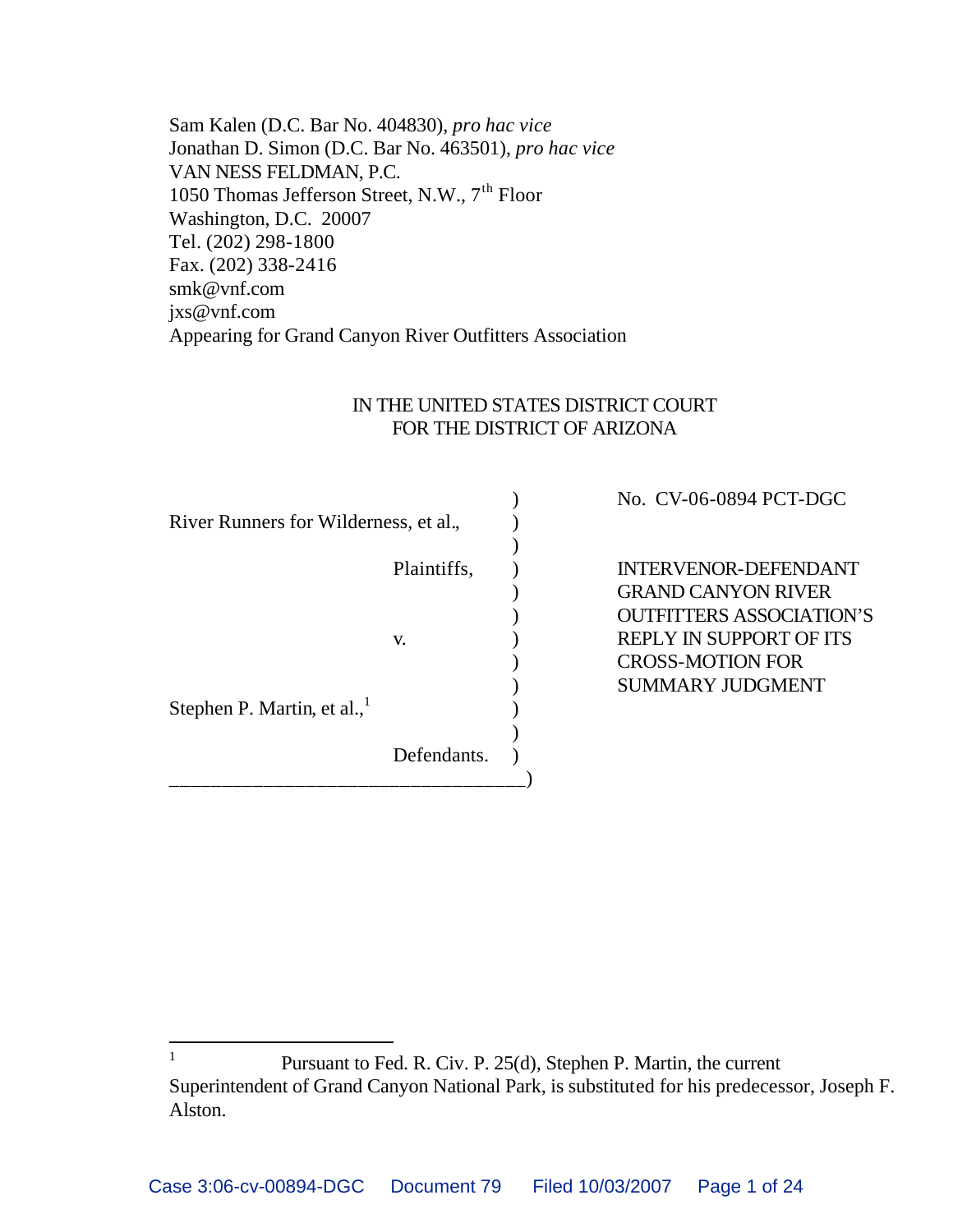# **TABLE OF CONTENTS**

| I. PLAINTIFFS HAVE NOT ESTABLISHED THAT NPS'S MANAGEMENT                 |
|--------------------------------------------------------------------------|
| OF THE COLORADO RIVER CORRIDOR VIOLATES ANY                              |
| APPLICABLE JUDICIALLY ENFORCEABLE REQUIREMENT                            |
| <b>REGARDING MANAGEMENT FOR WILDERNESS CHARACTER1</b>                    |
| A. NPS Has No Judicially Enforceable, Mandatory Duty To Manage the River |
|                                                                          |
| B. Even If Such A Duty Were To Exist, NPS Has Complied With That Duty 5  |
| 1. The MPs Impose No Obligation To Immediately Discontinue Uses That     |
|                                                                          |
| 2. Motorized Use In The Grand Canyon's River Corridor Is "Established"   |
|                                                                          |
| II. NPS FULLY COMPLIED WITH APPLICABLE LEGAL                             |
| <b>OBLIGATIONS RELATING TO ITS DETERMINATION OF THE</b>                  |
| <b>TYPES AND AMOUNTS OF COMMERCIAL SERVICES TO BE</b>                    |
|                                                                          |
| III. NPS'S MANAGEMENT OF THE COLORADO RIVER CORRIDOR                     |
| IS FULLY CONSISTENT WITH ITS OBLIGATIONS UNDER THE                       |
|                                                                          |
| A. Plaintiffs Have Failed To Demonstrate That NPS Interfered With Their  |
|                                                                          |
| B. NPS's Determination That Motorized Activities In The River Corridor   |
| Do Not Impair The Park's Natural Soundscape Is Not Arbitrary And         |
|                                                                          |
| C. Plaintiffs Have Failed To Show That NPS Failed To Conserve The River  |
| Corridor's Natural Soundscape And Wilderness Characteristics 19          |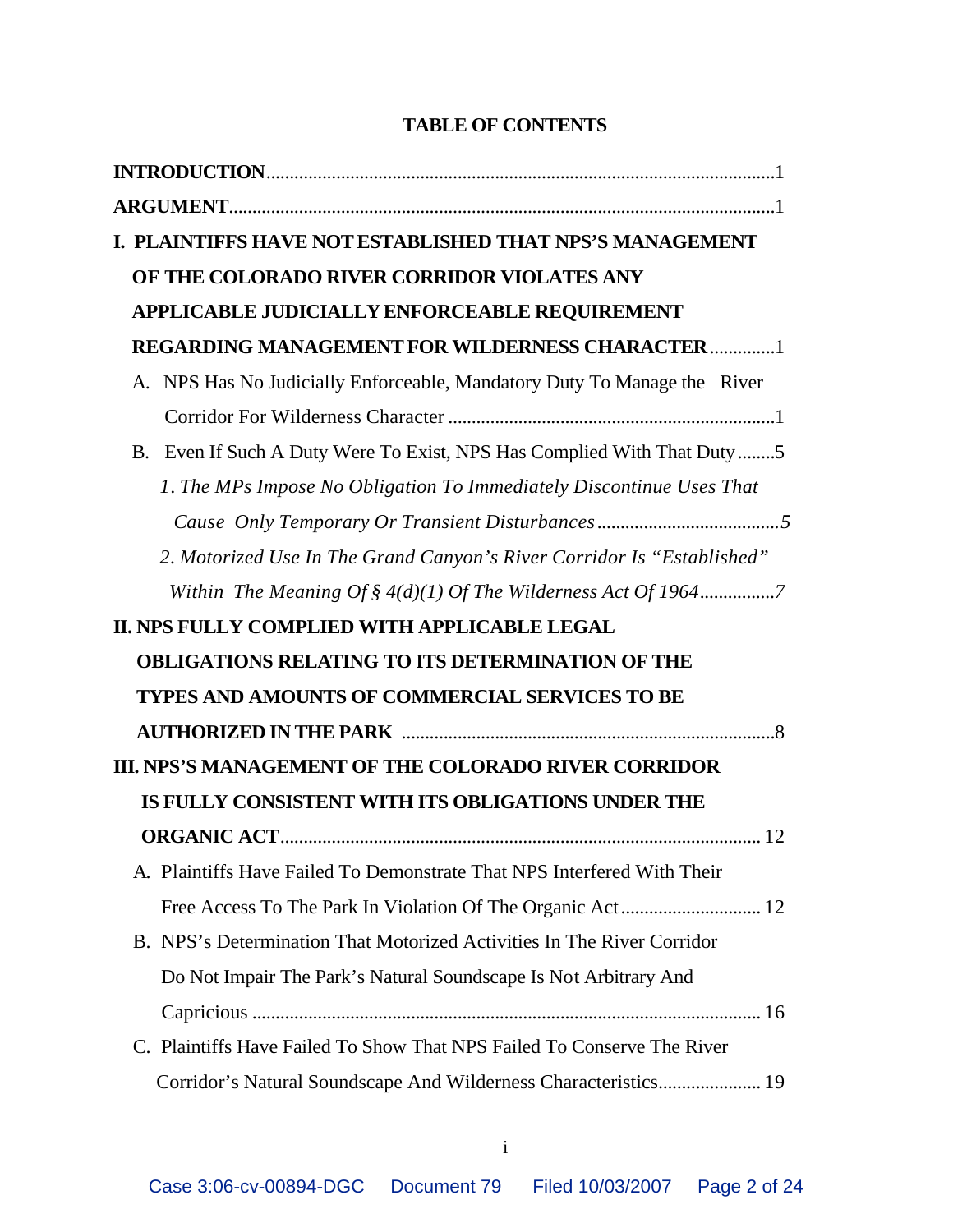# **IV. NPS'S DEVELOPMENT AND ADOPTION OF THE REVISED CRMP IS FULLY CONSISTENT WITH THE REQUIREMENTS OF NEPA**........................................................................................................................ 19 **CONCLUSION** .............................................................................................................. 20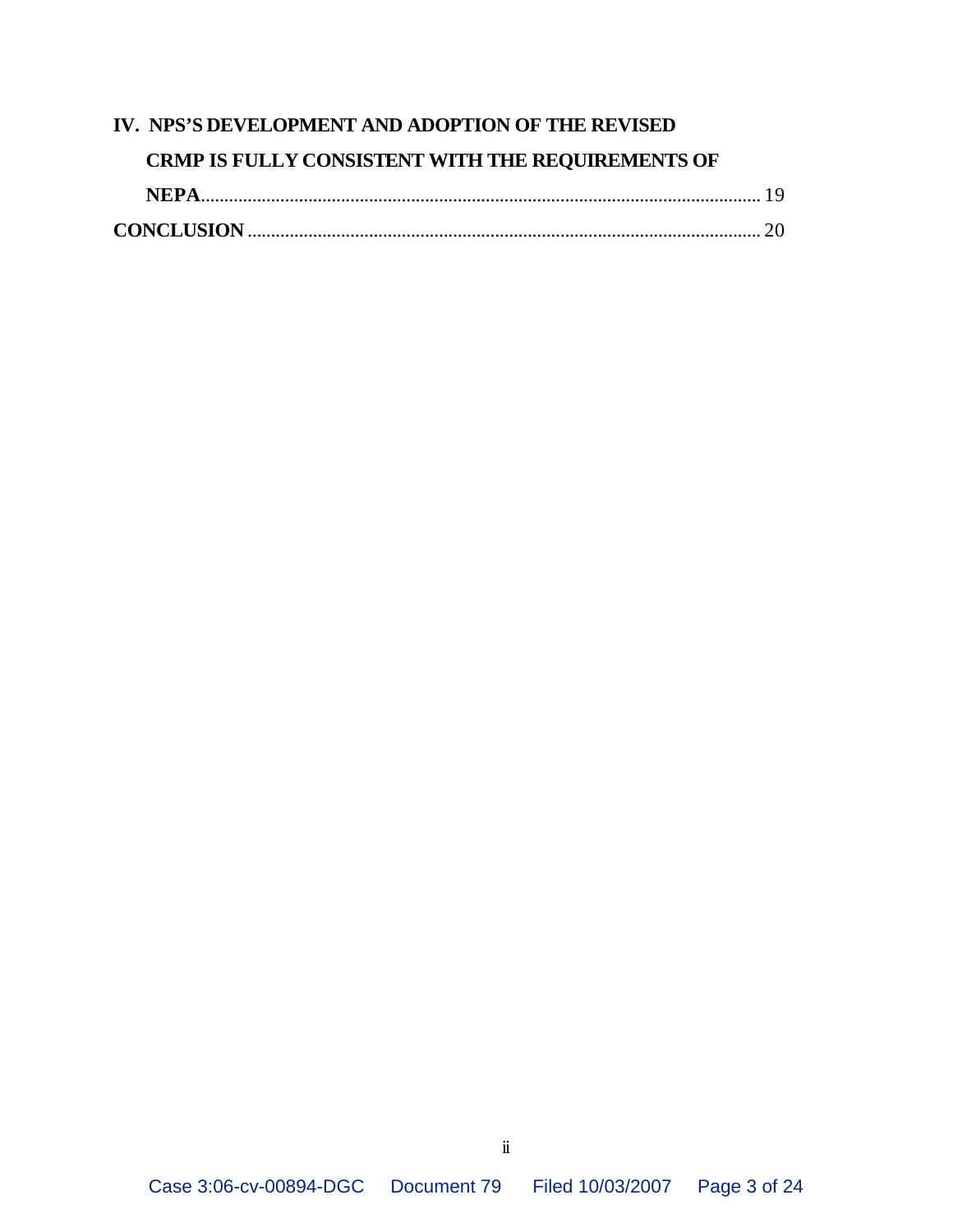## **TABLE OF AUTHORITIES**

#### **Cases**

| Chevron U.S.A., Inc. v. Natural Resource Defense Council, Inc., 467 U.S. 837 (1984) 8         |  |
|-----------------------------------------------------------------------------------------------|--|
|                                                                                               |  |
|                                                                                               |  |
| High Sierra Hikers Association v. Blackwell, 390 F.3d 630 (9th Cir. 2004) 5, 18               |  |
| Northwest Ecosystem Alliance v. U.S. Fish & Wildlife Service, 475 F.3d 1136 (9th Cir. 2007) 4 |  |
| Randall v. Norton, No. 00-349, 2004 U.S. Dist. LEXIS 29870 (D.N.M. Apr. 19, 2004) 13          |  |
| Southern Utah Wilderness Alliance v. NPS, 387 F. Supp. 2d 1178 (D. Utah 2005) 3               |  |
|                                                                                               |  |
|                                                                                               |  |
|                                                                                               |  |

#### **Statutes**

# **Regulations**

### **Miscellaneous**

|--|--|--|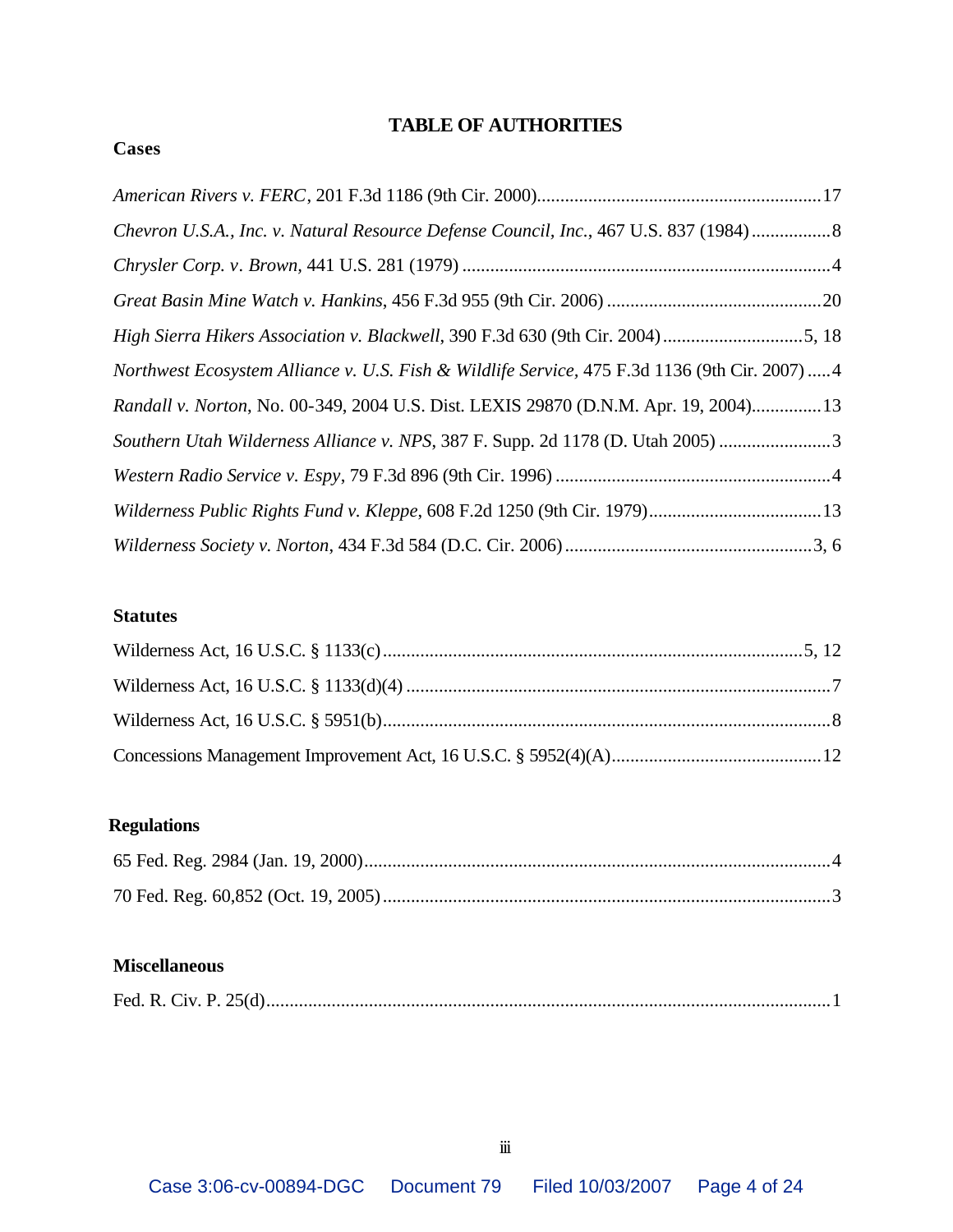| $\mathbf{1}$                                       | <b>INTRODUCTION</b>                                                                                                                                                                                                                                                                                                                                                                                                                       |
|----------------------------------------------------|-------------------------------------------------------------------------------------------------------------------------------------------------------------------------------------------------------------------------------------------------------------------------------------------------------------------------------------------------------------------------------------------------------------------------------------------|
| $\sqrt{2}$                                         | In this case, Plaintiffs have challenged the National Park Service's ("NPS")                                                                                                                                                                                                                                                                                                                                                              |
| $\mathfrak{Z}$                                     | decisions to authorize certain visitor services and motorized activities in Grand Canyon                                                                                                                                                                                                                                                                                                                                                  |
| $\overline{4}$                                     | National Park (the "Park"). Plaintiffs' challenge, however, fails to recognize that Congress                                                                                                                                                                                                                                                                                                                                              |
| 5                                                  | vested NPS with broad authority to determine how to best implement its dual mandate to                                                                                                                                                                                                                                                                                                                                                    |
| 6                                                  | protect park resources and provide for public use and enjoyment of the parks, and that                                                                                                                                                                                                                                                                                                                                                    |
| $\tau$                                             | NPS's decisions in this regard are entitled to substantial deference. It also fails to                                                                                                                                                                                                                                                                                                                                                    |
| $8\,$                                              | appreciate the breadth of issues NPS must consider in carrying out this authority, and                                                                                                                                                                                                                                                                                                                                                    |
| 9                                                  | erroneously seeks to treat the Park's river corridor as if Congress already has designated it                                                                                                                                                                                                                                                                                                                                             |
| 10                                                 | as wilderness under the Wilderness Act. Although Plaintiffs have made clear that they                                                                                                                                                                                                                                                                                                                                                     |
| 11                                                 | disagree with NPS's decisions, this is not sufficient for them to prevail in their challenge.                                                                                                                                                                                                                                                                                                                                             |
| 12                                                 | For these, and other reasons discussed herein, Plaintiffs' challenge should be denied.                                                                                                                                                                                                                                                                                                                                                    |
| 13                                                 | <b>ARGUMENT</b>                                                                                                                                                                                                                                                                                                                                                                                                                           |
| 14<br>15<br>16<br>17<br>18<br>19<br>20<br>21<br>22 | П.<br>PLAINTIFFS HAVE NOT ESTABLISHED THAT NPS'S MANAGEMENT OF<br>THE COLORADO RIVER CORRIDOR VIOLATES ANY APPLICABLE<br>JUDICIALLY ENFORCEABLE REQUIREMENT REGARDING<br><b>MANAGEMENT FOR WILDERNESS CHARACTER</b><br>NPS Has No Judicially Enforceable, Mandatory Duty To Manage The River<br>A.<br><b>Corridor For Wilderness Character</b><br>Throughout this case, Plaintiffs' filings have served to obfuscate the issues regarding |
| 23                                                 | the NPS's management of the river corridor as an area that has not been designated by                                                                                                                                                                                                                                                                                                                                                     |
| 24                                                 | Congress as wilderness, but rather one that only has been <i>proposed</i> by the NPS for                                                                                                                                                                                                                                                                                                                                                  |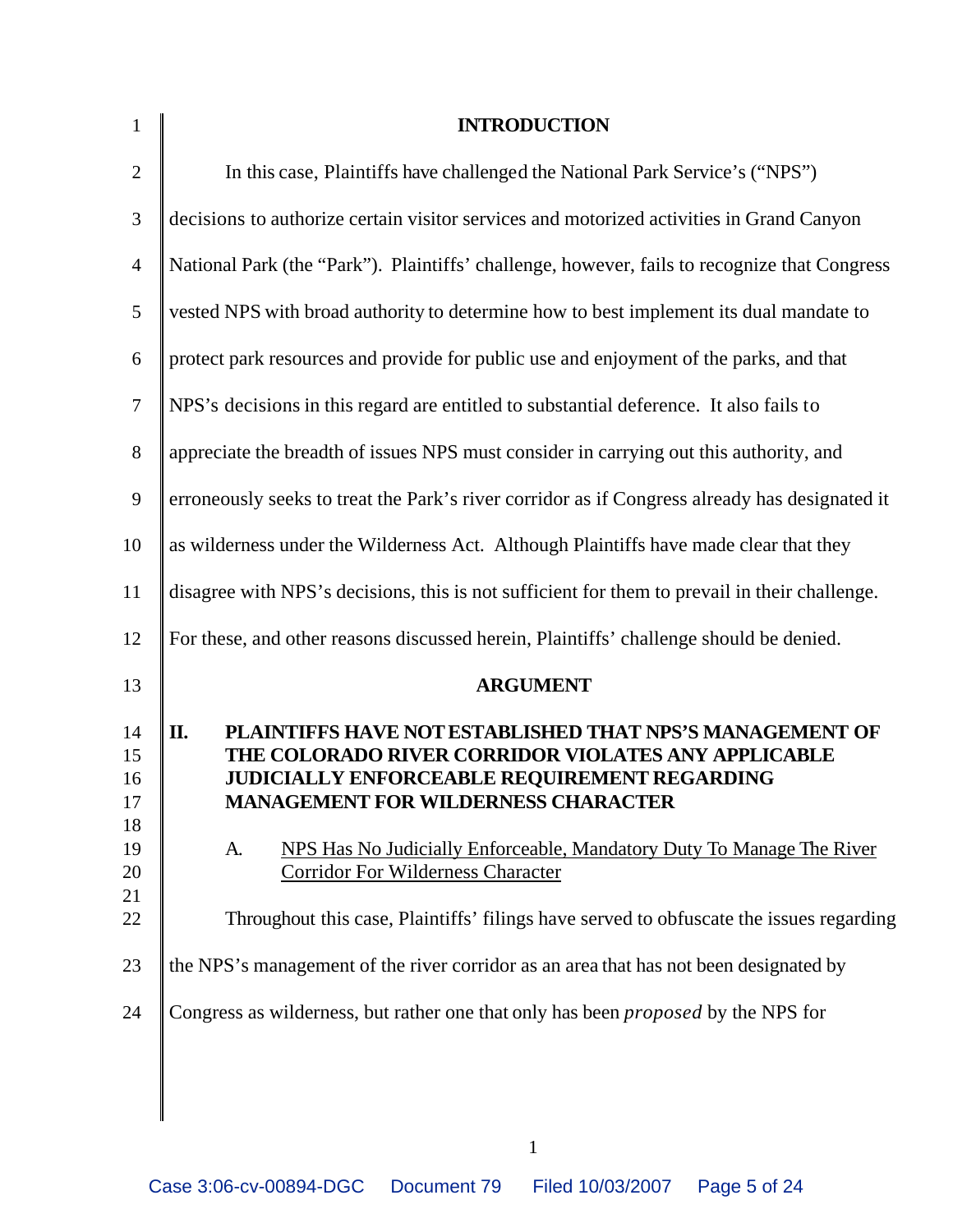| $\mathbf{1}$     | designation by Congress as <i>potential wilderness</i> . <sup>2</sup> Although Plaintiffs aver that they do not |
|------------------|-----------------------------------------------------------------------------------------------------------------|
| $\overline{2}$   | allege any violations of the Wilderness Act in this case, Pl. Reply at 4, they continue to be                   |
| 3                | widely inconsistent on this point. See, e.g., Pl. Reply at 14-15 (citing cases addressing                       |
| $\overline{4}$   | Wilderness Act's general prohibition on motorized uses in <i>designated</i> wilderness areas in                 |
| 5                | support of argument that temporary or transient disturbances are not allowed in an area                         |
| $\boldsymbol{6}$ | <i>proposed</i> as <i>potential</i> wilderness); <i>id.</i> at 15 (quoting document asserting that motorized    |
| $\overline{7}$   | equipment in the river corridor "violate[s] the letter and intent of the Wilderness Act"); id.                  |
| $8\,$            | at 18-19 (suggesting violation of Wilderness Act $\S 4(d)(5)$ ). Moreover, Plaintiffs continue                  |
| 9                | to misrepresent the status of the river corridor as "potential wilderness," when in reality it                  |
| 10               | only has been proposed by NPS as such. <i>Id.</i> at 5.                                                         |
| 11               | As Plaintiffs concede, neither the Wilderness Act nor the Organic Act contain any                               |
| 12               | requirement that areas not designated as wilderness be managed for wilderness values and                        |
| 13               | characteristics. The first relevant question, therefore, is whether the NPS 2001                                |
| 14               | Management Policies ("MPs") and 1995 General Management Plan ("GMP") create any                                 |
| 15               | judicially enforceable, mandatory duty for NPS to manage the Park's river corridor for                          |
| 16               | wilderness character. Because they do not, Plaintiffs' claim must be denied. <sup>3</sup>                       |

 $\overline{2}$  Contrary to Plaintiffs' Reply, Pl. Reply at 4 n.4, Defendants correctly stated that the *1980 wilderness recommendation*, which proposes the river corridor for designation as potential wilderness, and is the only recommendation potentially relevant to this case, never was forwarded to the President. *See* AR 093675; AR 095089. Plaintiffs cite to the earlier, 1977 version of the document, which is not relevant here.

 Plaintiffs' statement that denying their claim would mean that NPS "can do as it pleases" as a result, Pl. Reply at 6, is a gross exaggeration and improperly ignores the other authorities—such as the Organic Act and the Concessions Management Improvement Act ("CMIA")—that *do* create the NPS's legal duties.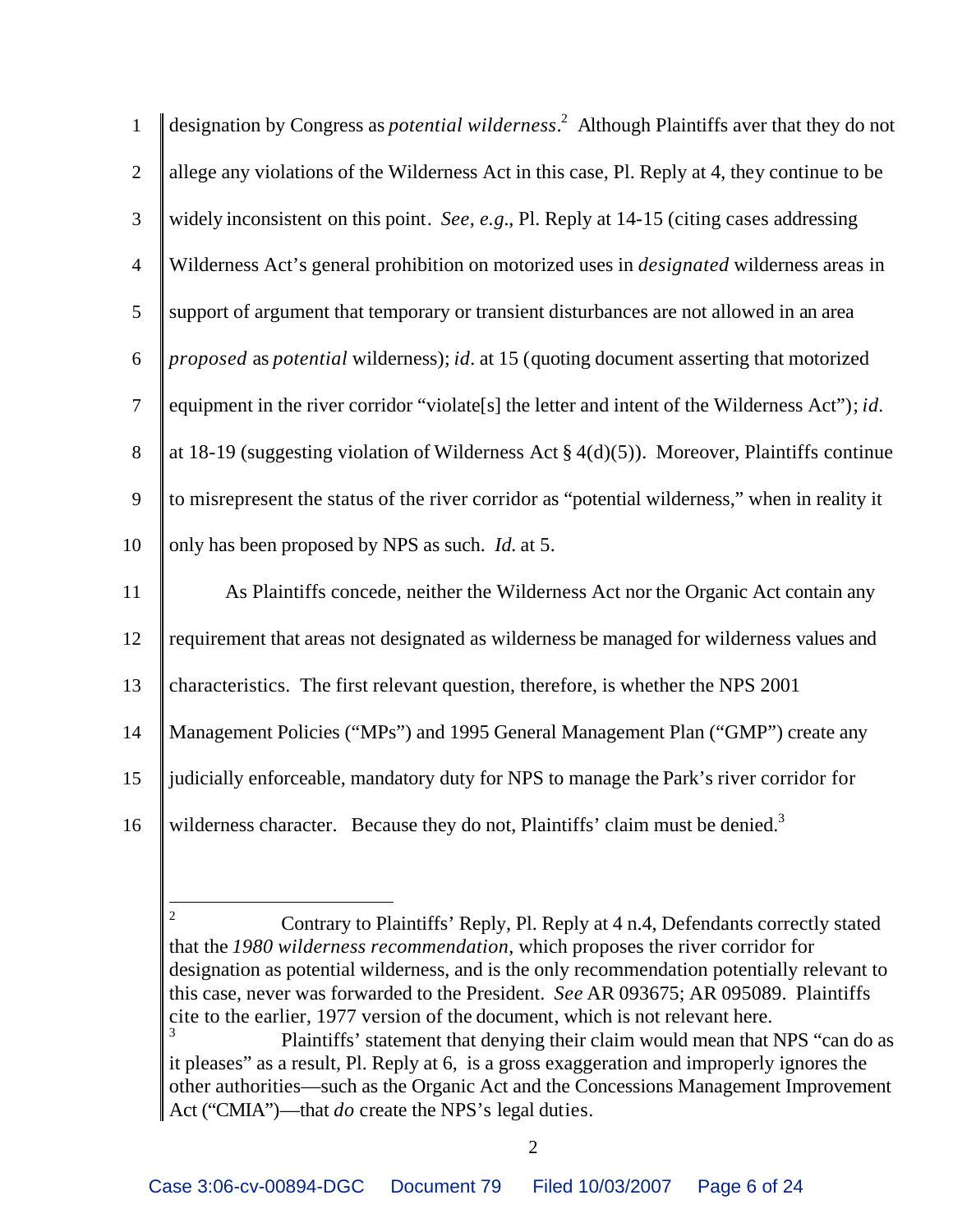| $\mathbf{1}$     | As the D.C. Circuit has explained, the MPs "is a nonbinding, internal agency manual                     |
|------------------|---------------------------------------------------------------------------------------------------------|
| $\overline{2}$   | intended to guide and inform Park Service managers and staff that does not create                       |
| 3                | enforceable regulations or modify existing legal rights." Wilderness Soc'y v. Norton, 434               |
| $\overline{4}$   | F.3d 584, 596-97 (D.C. Cir. 2006). Although Plaintiffs argue that Wilderness Society is                 |
| $\mathfrak{S}$   | inapplicable because it was brought under $\S 706(1)$ rather than $\S 706(2)(A)$ of the                 |
| $\boldsymbol{6}$ | Administrative Procedure Act ("APA")—as the case here—this argument is unconvincing.                    |
| $\tau$           | Such a distinction should have no bearing upon whether or not an agency pronouncement is                |
| $8\,$            | judicially enforceable, and no case cited by Plaintiffs gives reason for this Court to find             |
| 9                | otherwise. <sup>4</sup> Thus, Plaintiffs have failed to show why this Court should follow the flawed    |
| 10               | opinion of the district court in Southern Utah Wilderness Alliance v. NPS, 387 F. Supp. 2d              |
| 11               | 1178 (D. Utah 2005) ("SUWA"), over the D.C. Circuit's well-reasoned and more recent                     |
| 12               | decision in Wilderness Society.                                                                         |
| 13               | First, as Plaintiffs and the <i>SUWA</i> court acknowledge, the 2001 MPs were not                       |
| 14               | implemented pursuant to formal rulemaking procedures. SUWA, 387 F. Supp. 2d at 1188.                    |
| 15               | Although NPS did publish notice in the Federal Register regarding the 2001 MPs, it also                 |
| 16               | did so for the 2006 MPs, <sup>5</sup> despite explicitly stating that the new MPs "are not intended to, |
| 17               | and do not, create any right or benefit, substantive or procedural, enforceable at law or               |
| 18               | equity by a party against the United States or any other person." 2006 MPs at 4, found                  |
|                  |                                                                                                         |

 Plaintiffs' argument here is particular unavailing given the similarity between their attempts to establish the existence of a mandatory duty with which they allege NPS has failed to properly comply, and a plaintiff's need to "identify a statutory provision mandating agency action" to be entitled to judicial review under § 706(1) of the APA.

 $\overline{a}$ 

 *See Notice of Availability of Draft National Park Service Management Policies*, 70 Fed. Reg. 60,852 (Oct. 19, 2005).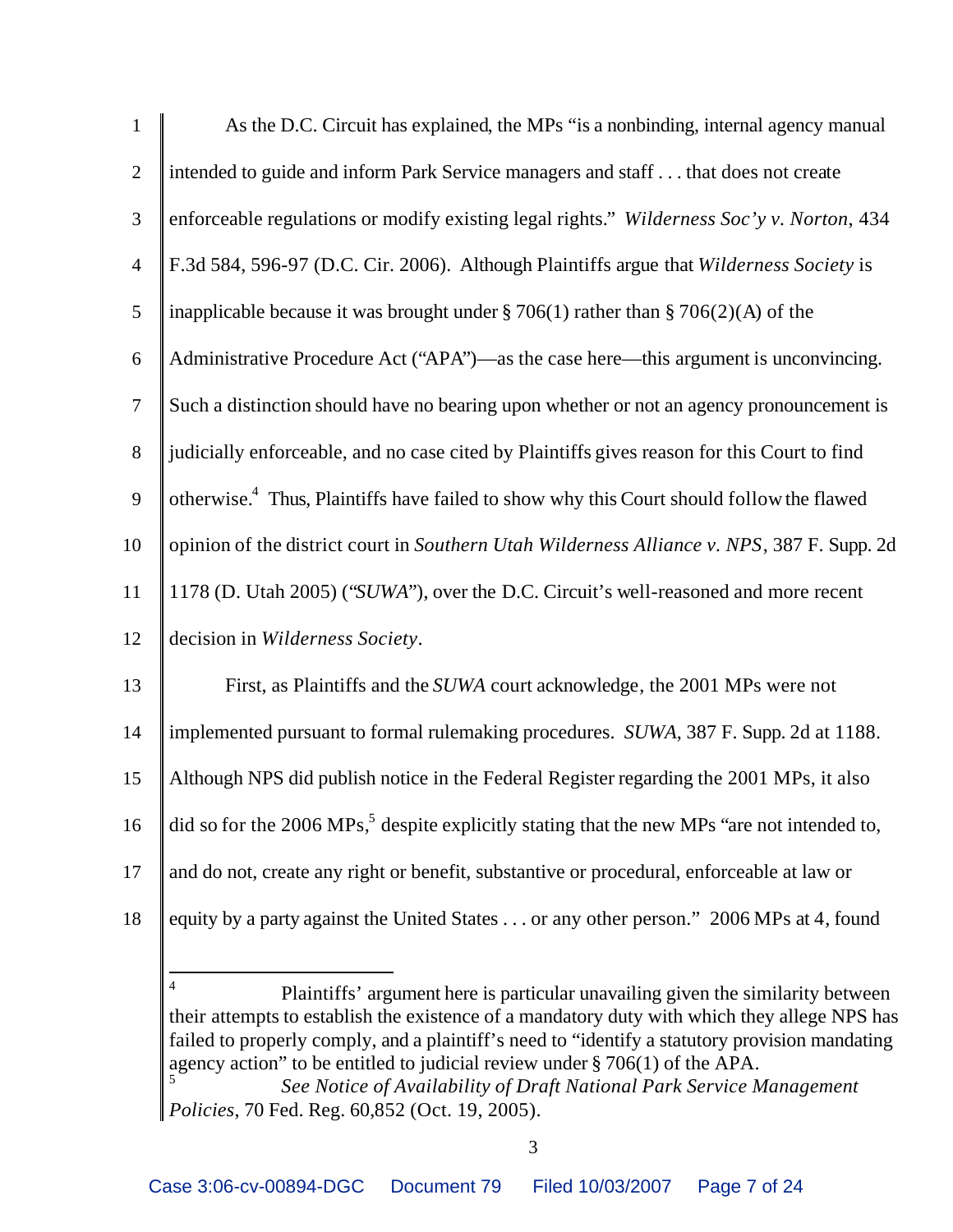| $\mathbf{1}$   | at http://www.nps.gov/policy/MP2006.pdf. In fact, agencies now often publish notice of         |
|----------------|------------------------------------------------------------------------------------------------|
| $\overline{2}$ | internal policies and directives as a matter of practice. Thus, such notice should be given    |
| 3              | little, if any, weight in considering whether the MPs are judicially enforceable. <sup>6</sup> |
| $\overline{4}$ | Second, the SUWA court erroneously, and with little analysis, concluded that the               |
| 5              | 2001 MPs are "substantively similar" to formal regulations. To have the independent force      |
| 6              | and effect of law like formal regulations, an agency pronouncement must "prescribe             |
| $\tau$         | substantive rules - not interpretive rules, general statements of policy or rules of agency    |
| $8\,$          | organization, procedure or practice." W. Radio Serv. v. Espy, 79 F.3d 896, 901 (9th Cir.       |
| 9              | 1996); see also Chrysler Corp. v. Brown, 441 U.S. 281, 301 (1979). 'To satisfy th[is]          |
| 10             | requirement the rule must be legislative in nature, affecting individual rights and            |
| 11             | obligations." W. Radio Serv., 79 F.3d at 901. NPS clearly characterized the 2001 MPs as        |
| 12             | interpretive. Notice of Availability of Draft National Park Service Management                 |
| 13             | Policies, 65 Fed. Reg. 2984 (Jan. 19, 2000) (describing MPs as including NPS's                 |
| 14             | "interpretation of the key legislation that underlies the policies, and chapters that address" |
| 15             | the various aspects of park planning and management). Moreover, although SUWA and              |
| 16             | Plaintiffs read much into the Introduction's statement that adherence to the MPs is            |
| 17             | "mandatory," they disregard the fact that the same statement reserved unfettered discretion    |
| 18             | by the agency to unilaterally, and without any formal procedure, waive or modify any of the    |
| 19             | policies. SAR016079. NPS's reservation of such broad discretion to except itself from          |
|                |                                                                                                |

 Notably, unlike in *Northwest Ecosystem Alliance v. U.S. Fish & Wildlife Serv.*, 475 F.3d 1136 (9th Cir. 2007), where the underlying statute expressly required public notice and comment for the creation and modification of the policy at issue,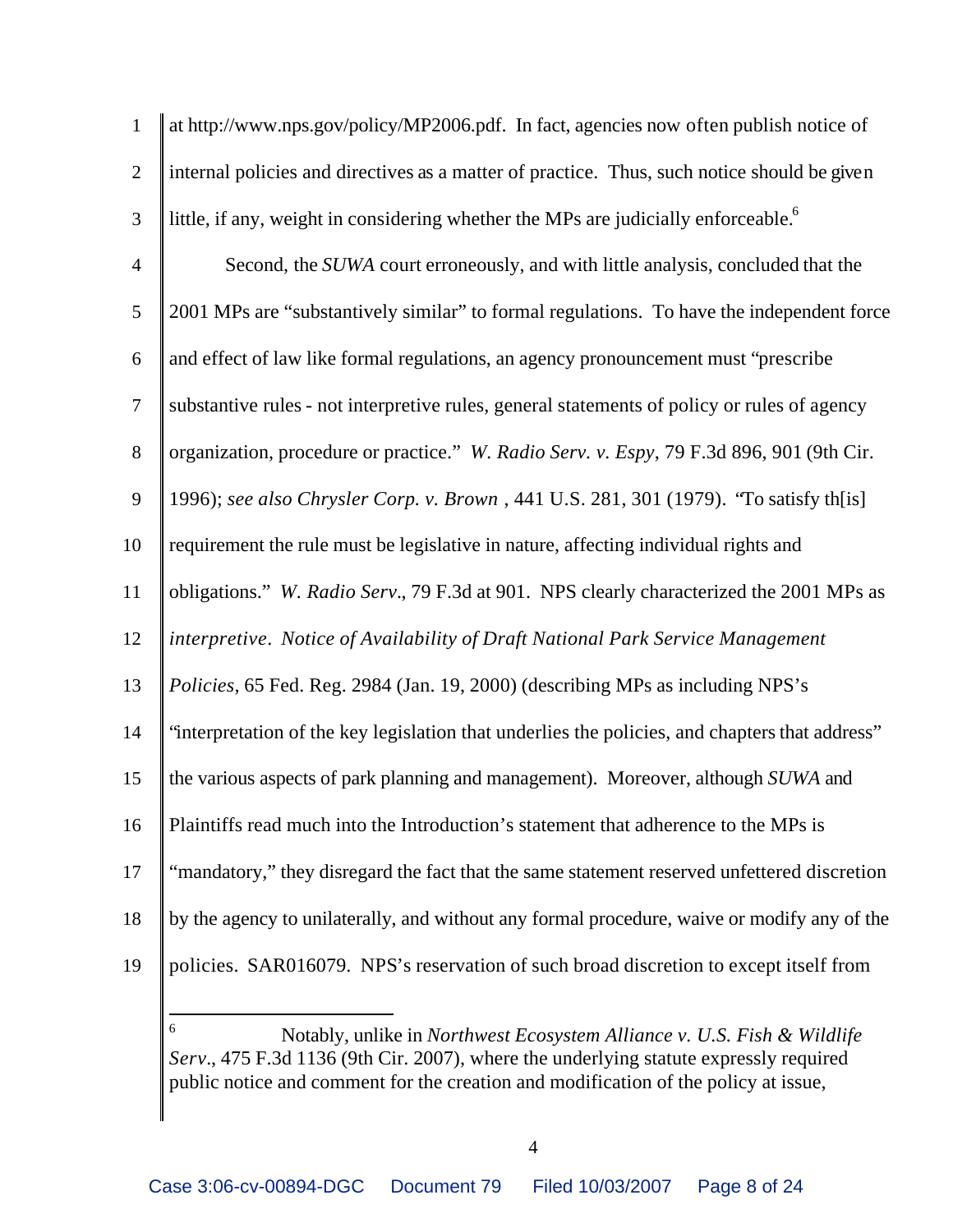| $\mathbf{1}$                     | the provisions of the MPs strongly suggests that it did not intend them to affect individual                                                                                                                                                                                                                                                                                                                                                                                                                                                                                                                                                                                                                                                     |
|----------------------------------|--------------------------------------------------------------------------------------------------------------------------------------------------------------------------------------------------------------------------------------------------------------------------------------------------------------------------------------------------------------------------------------------------------------------------------------------------------------------------------------------------------------------------------------------------------------------------------------------------------------------------------------------------------------------------------------------------------------------------------------------------|
| $\overline{2}$                   | rights and obligations as if they were binding, judicially enforceable requirements. <sup>7</sup>                                                                                                                                                                                                                                                                                                                                                                                                                                                                                                                                                                                                                                                |
| $\mathfrak{Z}$<br>$\overline{4}$ | <b>B.</b><br>Even If Such A Duty Were To Exist, NPS Has Complied With That Duty                                                                                                                                                                                                                                                                                                                                                                                                                                                                                                                                                                                                                                                                  |
| 5<br>6                           | 1.<br>The MPs Impose No Obligation To Immediately Discontinue Uses<br>That Cause Only Temporary Or Transient Disturbances                                                                                                                                                                                                                                                                                                                                                                                                                                                                                                                                                                                                                        |
| $\overline{7}$<br>8              | Once again, Plaintiffs obfuscate the issues in this case by conflating the standards                                                                                                                                                                                                                                                                                                                                                                                                                                                                                                                                                                                                                                                             |
| 9                                | for management of designated wilderness areas with those for areas, like the river corridor,                                                                                                                                                                                                                                                                                                                                                                                                                                                                                                                                                                                                                                                     |
| 10                               | only proposed for potential wilderness. <sup>8</sup> Indeed, Plaintiffs' claim that NPS would read a                                                                                                                                                                                                                                                                                                                                                                                                                                                                                                                                                                                                                                             |
| 11                               | temporary, motorized use exception into the Wilderness Act for areas, like the river                                                                                                                                                                                                                                                                                                                                                                                                                                                                                                                                                                                                                                                             |
| 12                               | corridor, that have not been designated by Congress as wilderness once again illustrates                                                                                                                                                                                                                                                                                                                                                                                                                                                                                                                                                                                                                                                         |
| 13                               | their apparent unwillingness to accept that the Wilderness Act's prohibitions are limited to                                                                                                                                                                                                                                                                                                                                                                                                                                                                                                                                                                                                                                                     |
| 14                               | designated wilderness areas. In fact, nothing in either the Wilderness Act or the MPs                                                                                                                                                                                                                                                                                                                                                                                                                                                                                                                                                                                                                                                            |
| 15                               | requires NPS to immediately remove motorized uses that cause only temporary or transient                                                                                                                                                                                                                                                                                                                                                                                                                                                                                                                                                                                                                                                         |
| 16                               | disturbances from the river corridor.                                                                                                                                                                                                                                                                                                                                                                                                                                                                                                                                                                                                                                                                                                            |
| 17                               | Plaintiffs have not shown that NPS has committed itself to managing the river                                                                                                                                                                                                                                                                                                                                                                                                                                                                                                                                                                                                                                                                    |
| 18                               | corridor as if it is wilderness. In fact, nothing in the Wilderness Act—and, indeed, nothing                                                                                                                                                                                                                                                                                                                                                                                                                                                                                                                                                                                                                                                     |
|                                  | Congress did not direct NPS to issue the 2001 MPs or the 2005 GMP or to do so in any<br>particular manner.<br>The distinction between the MPs and formal regulations is further illustrated<br>by the fact that NPS deems the MPs as the top level of NPS's three-tier system of park<br>guidance, above Director's Orders at level 2, and handbooks and manuals at level 3. Formal<br>regulations are considered separate from this system. See SAR016079.<br>In this regard, Plaintiffs' reference to High Sierra Hikers Ass'n v. Blackwell,<br>390 F.3d 630, 646 (9th Cir. 2004) is misplaced, as well as miscited. Not only did that case,<br>unlike the case here, involve <i>designated</i> wilderness (as does 16 U.S.C. § 1133(c), which |
|                                  | Plaintiffs also reference), but it did not in any way involve motorized uses in such areas, as<br>Plaintiffs suggest. Pl. Reply at 14.                                                                                                                                                                                                                                                                                                                                                                                                                                                                                                                                                                                                           |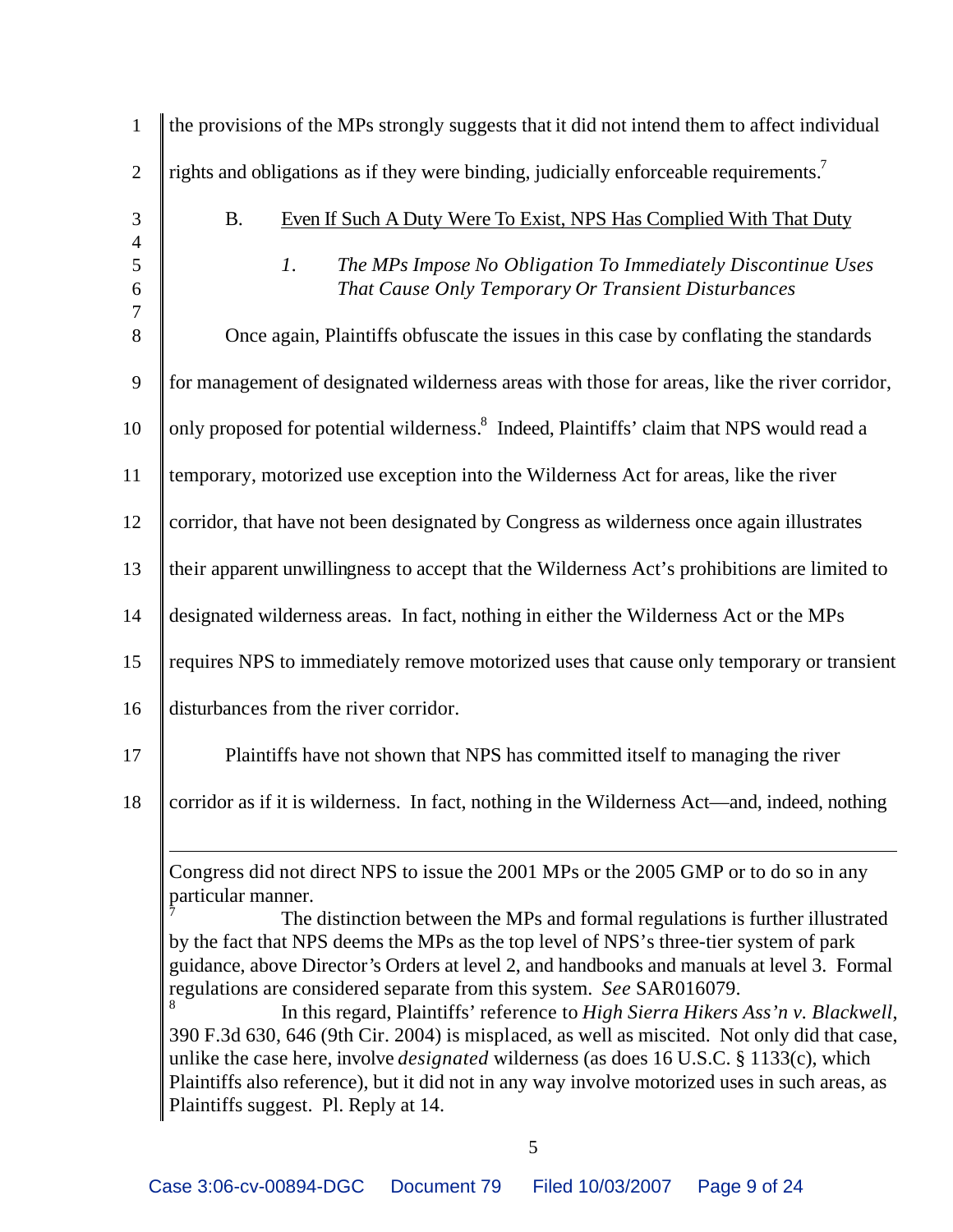| $\mathbf{1}$     | in the MPs—requires this. MP 6.3.1 provides that "[NPS] will take no action that would      |
|------------------|---------------------------------------------------------------------------------------------|
| $\overline{2}$   | diminish the wilderness suitability of an area possessing wilderness characteristics until  |
| 3                | the legislative process of wilderness designation has been completed." SAR016136            |
| $\overline{4}$   | (emphasis added). The D.C. Circuit looked at this provision in Wilderness Society and       |
| $\mathfrak{S}$   | concluded: "We do not view this policy statement as a commitment by NPS to manage areas     |
| $\boldsymbol{6}$ | as if they are wilderness once the agency commences review of lands for wilderness          |
| $\tau$           | suitability. And there is certainly no statutory or case law support for this contention."  |
| $8\,$            | Wilderness Society, 434 F.3d at 593 ("[I]t is clear that NPS has wide discretion to decide  |
| 9                | how to proceed to 'take no action that would diminish the wilderness suitability of an area |
| 10               | possessing wilderness characteristics."") (quoting MP 6.3.1). Thus, having determined that  |
| 11               | motorized use of the types and at the levels authorized in the CRMP does not diminish the   |
| 12               | wilderness suitability of the river corridor because the impacts of such use are only       |
| 13               | temporary and transient—a determination that Plaintiffs have not disputed, nor can they,    |
| 14               | lest they concede that the river corridor is no longer suitable for wilderness designation- |
| 15               | NPS acted reasonably and consistently with its MPs in authorizing such activities pending   |
| 16               | designation of the river corridor by Congress.                                              |
| 17               | In addition, as the Defendants have argued, NPS has reasonably exercised its                |
| 18               | discretion with regard to the MPs' statement that NPS "will seek to remove from potential   |
| 19               | wilderness the temporary, nonconforming conditions that preclude wilderness designation."   |
| 20               | SAR016137 (MP 6.3.1). Plaintiffs' interpretation of this provision to mean that NPS must    |
|                  |                                                                                             |

 $\overline{a}$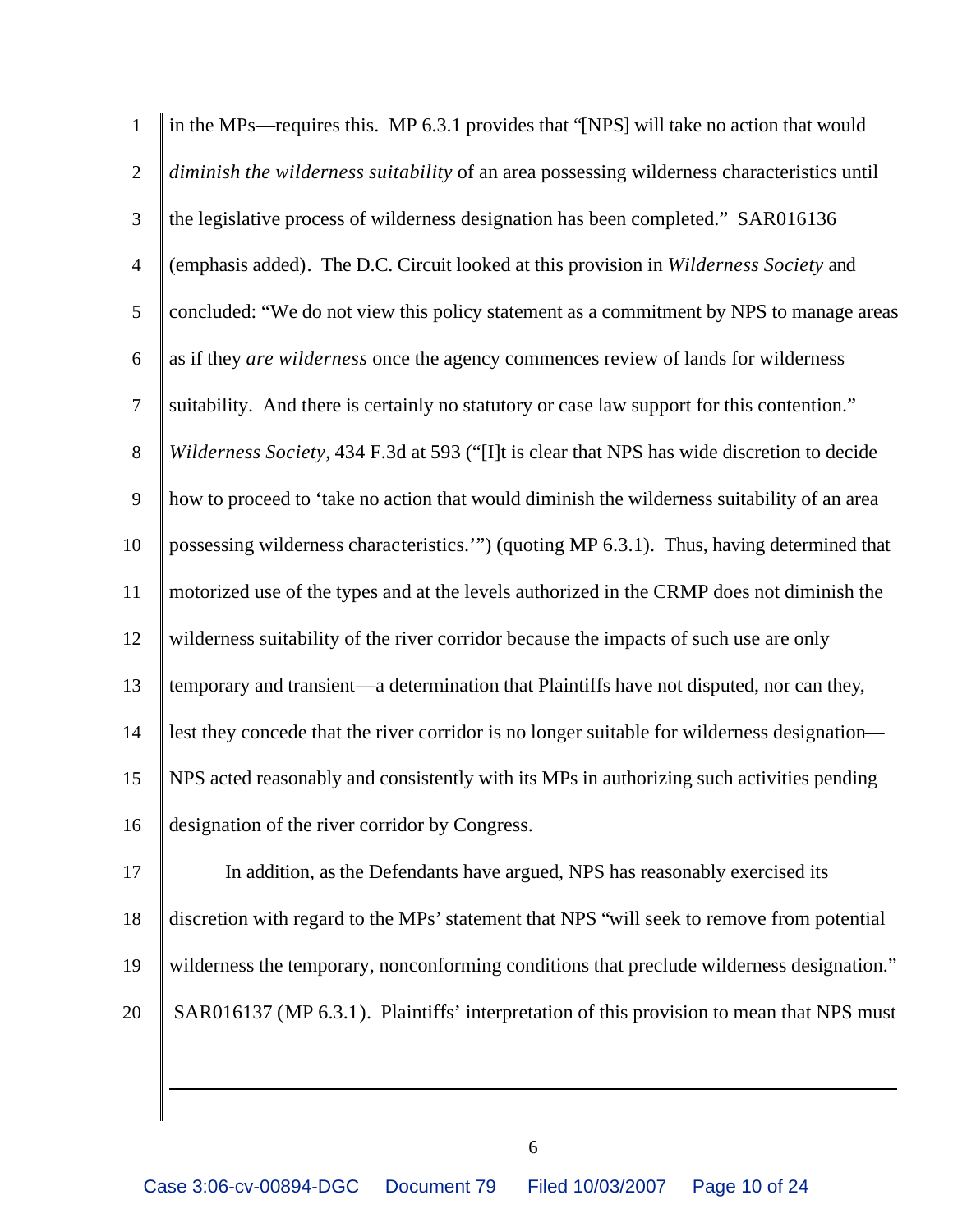| $\mathbf{1}$                     | eliminate motorized use because temporary or transient disturbances are not allowed goes                                                     |
|----------------------------------|----------------------------------------------------------------------------------------------------------------------------------------------|
| $\mathbf{2}$                     | too far and fails to afford NPS the discretion it is due under the APA.                                                                      |
| $\mathfrak{Z}$<br>$\overline{4}$ | 2.<br>Motorized Use In The Grand Canyon's River Corridor Is "Established"<br>Within The Meaning Of § $4(d)(1)$ Of The Wilderness Act Of 1964 |
| 5<br>6                           | Plaintiffs continuing effort to assert that $\S 4(d)(1)$ of the Wilderness Act is                                                            |
| $\tau$                           | inapplicable to the national parks and that motorized use in the Grand Canyon's Colorado                                                     |
| $8\,$                            | River corridor has not been "established" is without merit. First, Plaintiffs have failed to                                                 |
| 9                                | refute the authorities cited in GCROA's Memorandum of Points and Authorities supporting                                                      |
| 10                               | its cross-motion for summary judgment ("GCROA Memo") reflecting the well-accepted                                                            |
| 11                               | view that the provision applies to lands managed by the Department of the Interior. See                                                      |
| 12                               | GCROA Memo at 13. Second, Plaintiffs' suggestion that motorized use on the river cannot                                                      |
| 13                               | be considered "established" under $\S 4(d)(1)$ because it is "highly controversial" and                                                      |
| 14                               | therefore not "accepted" is untenable and would effectively eviscerate the established use                                                   |
| 15                               | exception of $\S 4(d)(1)$ . Finally, Plaintiffs' contention that a plain reading of the Wilderness                                           |
| 16                               | Act means that, in order to be "established," a use must be established prior to the                                                         |
| 17                               | enactment of that Act in 1964, rather than prior to the designation of the particular area as                                                |
| 18                               | wilderness by Congress, is neither correct nor supported by applicable precedent. See, e.g.,                                                 |
| 19                               | SAR016142 (MP 6.4.3.3); contrast 16 U.S.C. § 1133(d)(4) (allowing grazing of livestock                                                       |
| 20                               | to continue "where established prior to September 3, 1964," the date of enactment of the                                                     |
| 21                               | Wilderness Act). Thus, as Congress and the President have taken no action to designate the                                                   |
| 22                               | river corridor as wilderness, NPS appropriately determined that motorized use of the river                                                   |
| 23                               | corridor would nevertheless qualify as an established use.                                                                                   |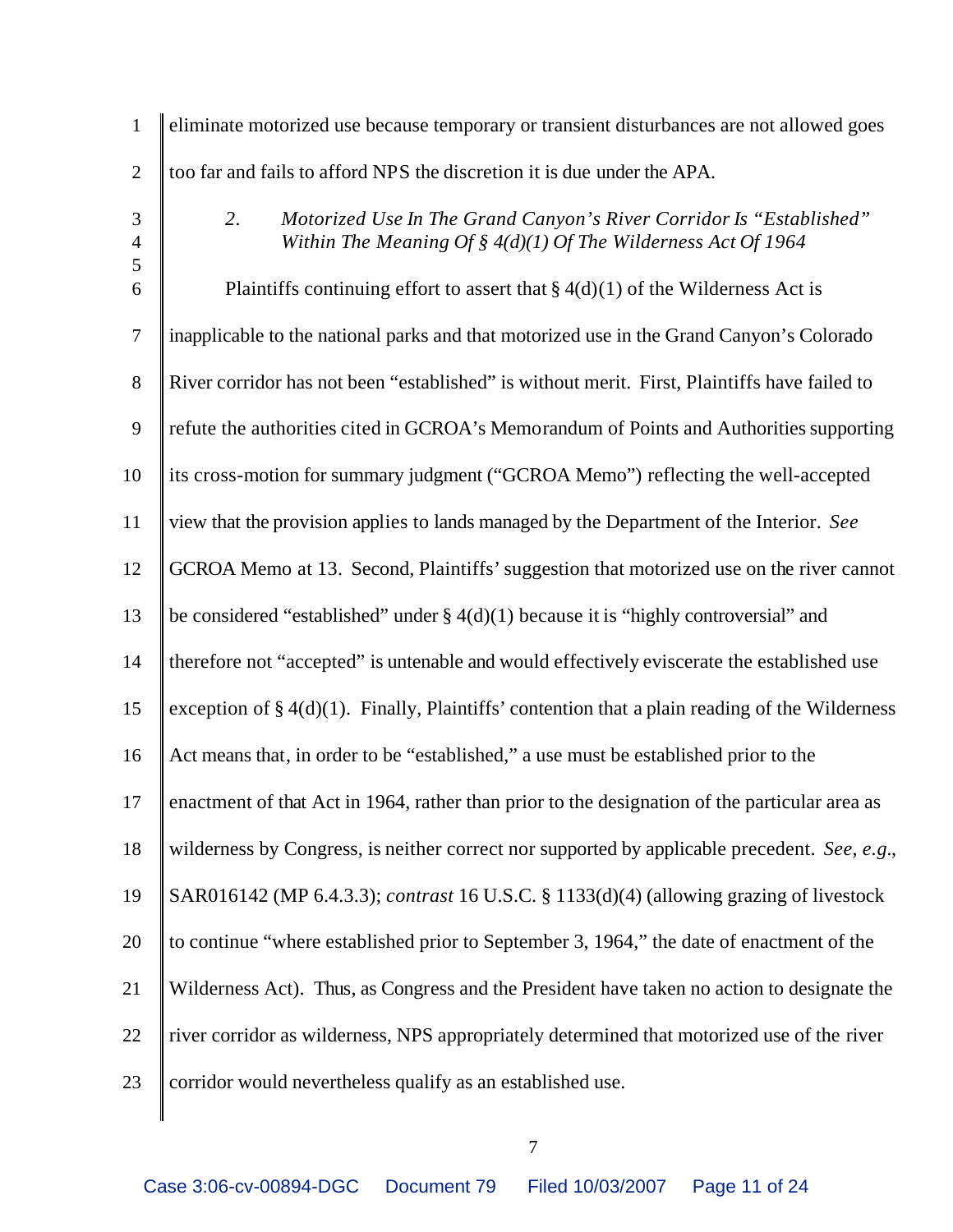| $\mathbf{1}$                                    | Consequently, Plaintiffs' claims that NPS has somehow violated the 1976 Master                                                                                               |
|-------------------------------------------------|------------------------------------------------------------------------------------------------------------------------------------------------------------------------------|
| $\mathbf{2}$                                    | Plan, the 1995 GMP, or the 2001 MPs, lack merit and should be dismissed.                                                                                                     |
| $\mathfrak{Z}$<br>$\overline{\mathcal{A}}$<br>5 | II.<br>NPS FULLY COMPLIED WITH APPLICABLE LEGAL OBLIGATIONS<br>RELATING TO ITS DETERMINATION OF THE TYPES AND AMOUNTS<br>OF COMMERCIAL SERVICES TO BE AUTHORIZED IN THE PARK |
| 6<br>$\overline{7}$                             | As GCROA explained in its cross-motion, the Administrative Record demonstrates                                                                                               |
| $8\,$                                           | that NPS reasonably exercised its discretion and complied with applicable law in                                                                                             |
| 9                                               | authorizing the types (i.e., motorized and non-motorized) and amount of concessions                                                                                          |
| 10                                              | services set out in the FEIS and ROD. As an initial matter, as explained above, the MPs and                                                                                  |
| 11                                              | GMP impose no judicially enforceable duty on NPS in this regard. Moreover, NPS's                                                                                             |
| 12                                              | decisions to authorize concessions services are entitled to substantial deference. The                                                                                       |
| 13                                              | CMIA's "necessary and appropriate" provision, 16 U.S.C. § 5951(b), like § 4(d)(5) of the                                                                                     |
| 14                                              | Wilderness Act (which, as discussed further below is not itself applicable to this case), "is                                                                                |
| 15                                              | framed in general terms and does not specify any particular form or content for such an                                                                                      |
| 16                                              | assessment." <i>Blackwell</i> , 390 F.3d at 646-47. As GCROA has explained, the FEIS clearly                                                                                 |
| 17                                              | addressed what types and level of commercial services are necessary and appropriate. AR                                                                                      |
| 18                                              | 105209 (FEIS Vol. III at 372); see Jt. Facts [38. Therefore, as the Ninth Circuit held in                                                                                    |
| 19                                              | Blackwell, the Court should defer to the agency's decision under the broad terms of the                                                                                      |
| 20                                              | governing statute, here, the CMIA. Chevron U.S.A., Inc. v. Natural Res. Def. Council, Inc.,                                                                                  |
| 21                                              | 467 U.S. 837 (1984) ("Chevron").                                                                                                                                             |
| 22                                              | Importantly, while <i>Blackwell</i> is useful to help illustrate the vagueness of the                                                                                        |
| 23                                              | "necessary and appropriate" standard in the CMIA and the significant discretion that                                                                                         |
| 24                                              | standard therefore leaves to the agency, Plaintiffs' reliance on <i>Blackwell</i> to make their case                                                                         |
|                                                 |                                                                                                                                                                              |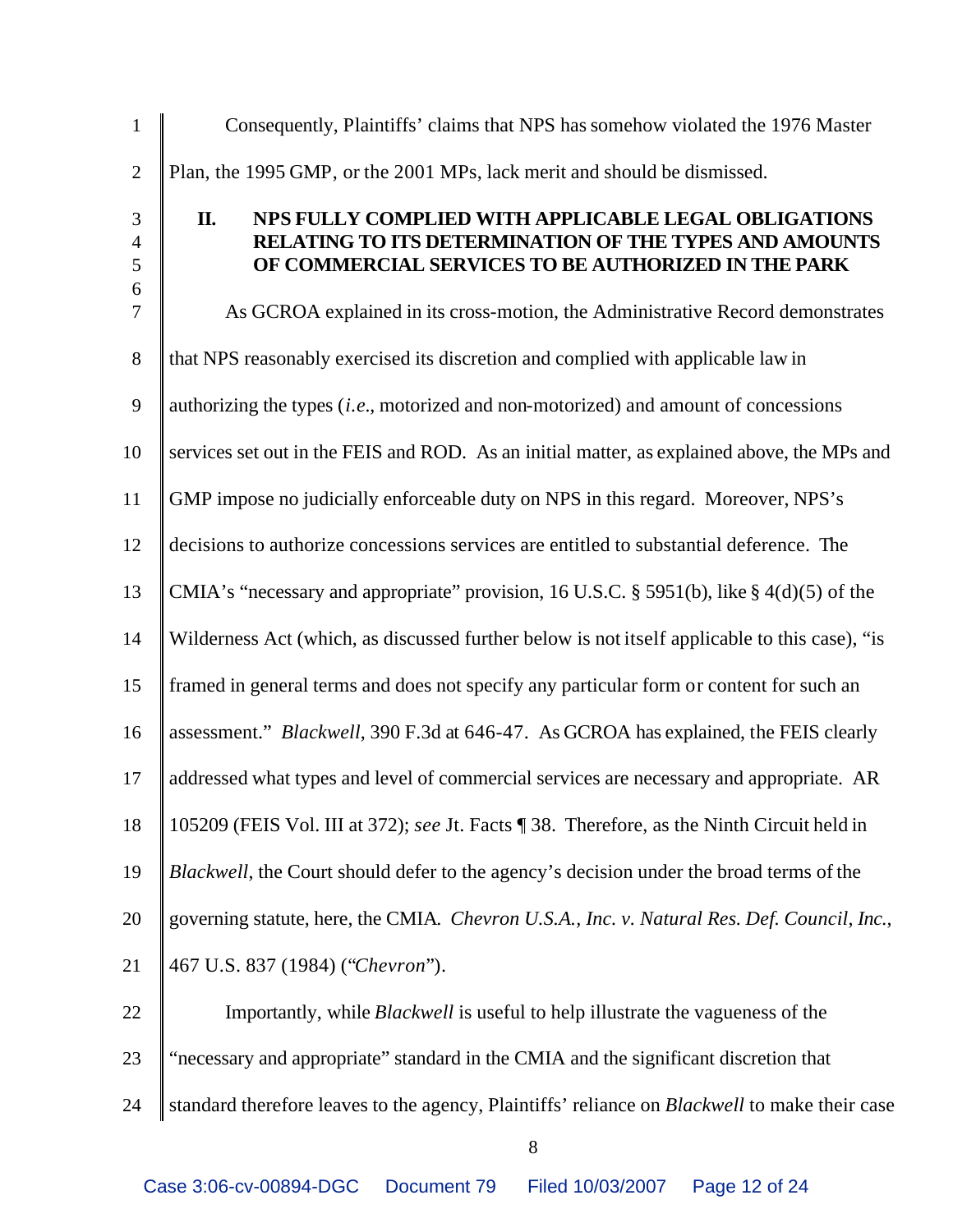1 that NPS has violated some legal duty to make specific findings regarding the types and 2 **amount of commercial services that are necessary is misplaced.** *Blackwell* involved an 3 interpretation of  $\S 4(d)(5)$  of the Wilderness Act, which has no relevance here because the 4 || applicability of that section is limited, by its terms, to congressionally-designated 5 wilderness. Notably, Plaintiffs did not respond to GCROA's argument in its Memo 6 regarding the applicability of *Blackwell*, and have not shown why the Court should consider  $7 \parallel$  it as relevant in ruling in the present action.

 Plaintiffs' continuing obfuscation of the requirements applicable in areas *proposed* for designation as *potential wilderness*, their failure to be clear that the Wilderness Act does not in any way govern management of the river corridor, and their resulting misplaced reliance on *Blackwell* leads Plaintiffs to inappropriately conclude that "[NPS] must show that the amount of commercial services authorized is no more than is necessary to achieve the goals of managing the river for its wilderness character and for primitive and unconfined recreation." Pl. Reply at 19, 20. This is not at all accurate, given the inapplicability of §  $\parallel$  4(d)(5) to the river corridor and the fact that § 5951(b) of the CMIA nowhere mentions 16 | wilderness character or values.<sup>9</sup>

- 17 | Moreover, as noted above, Plaintiffs' statement that "[t]he Park Service . . . never
- 18 made a finding that commercial motorized services are necessary or essential," Pl. Reply at
- 

 $\overline{a}$ 

19 21 n.12, is refuted by the Record. The FEIS clearly states that "the NPS has determined that

<sup>9</sup> Plaintiffs' statement in their Reply that "authorizing motorized commercial services fails to preserve the wilderness values of the river to the 'highest practicable degree' consistent with the Concessions Act" thus once again illustrates their apparent confusion with what the CMIA does and does not require. Pl. Reply at 23.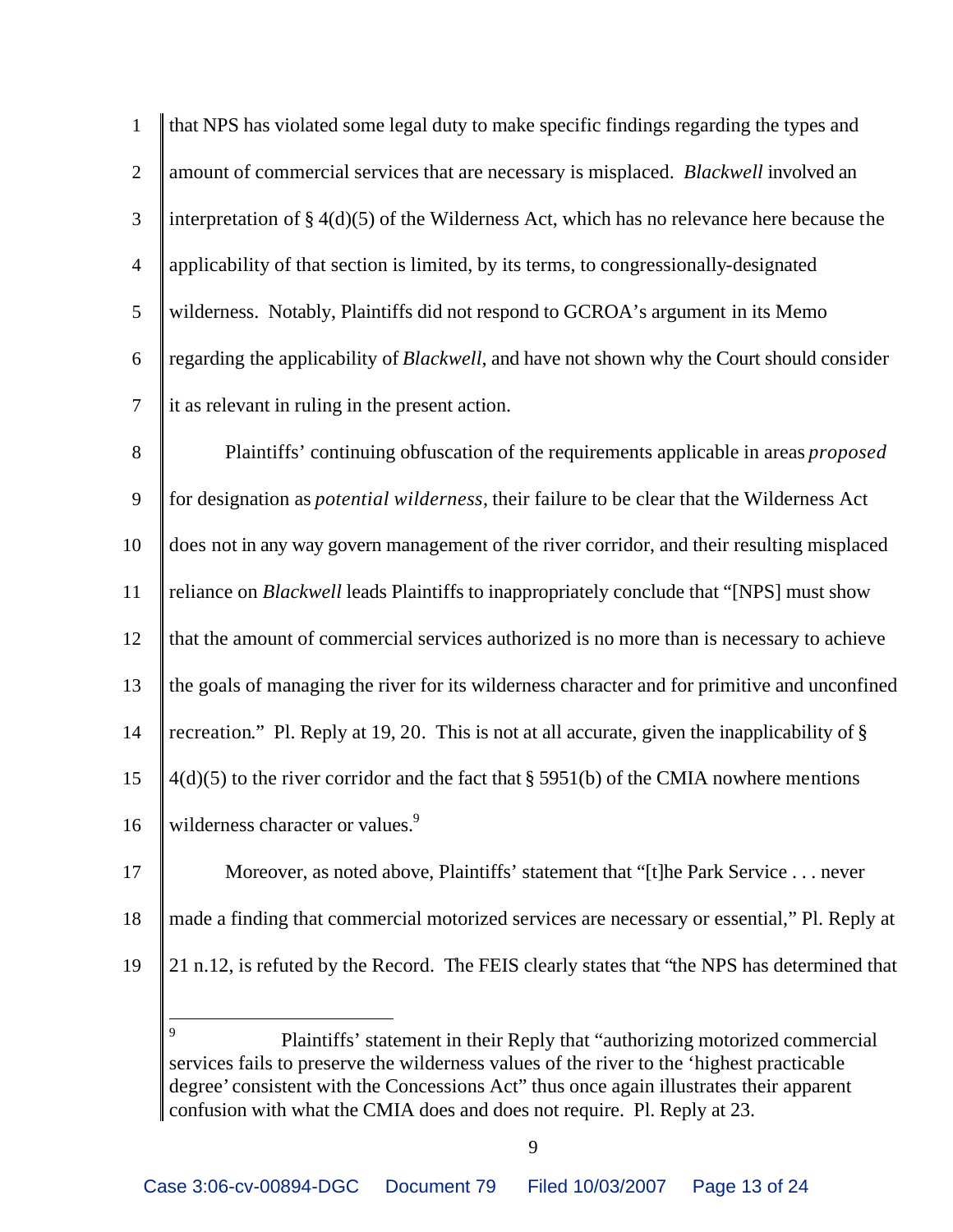| 1              | the <i>motorized</i> trips provided by commercial outfitters are necessary and appropriate for            |
|----------------|-----------------------------------------------------------------------------------------------------------|
| $\overline{2}$ | the public use and enjoyment of the park." AR 105209 (FEIS Vol. III at 372) (emphasis                     |
| $\mathfrak{Z}$ | added); see Jt. Facts ¶ 38. As GCROA explained in its Memo, this finding reflects a                       |
| $\overline{4}$ | reasoned determination that the outfitter and guide services authorized under the CRMP—                   |
| 5              | including motorized trips—are consistent with, and advance, the policies set out in the                   |
| 6              | CMIA, and it is supported by substantial evidence in the Record. <sup>10</sup><br>In contrast, Plaintiffs |
| $\tau$         | have presented no record evidence in support of their claim that motorized use "is merely a               |
| $8\,$          | convenience for some and allows commercial outfitters to take larger groups on larger                     |
| 9              | boats and make larger profits." Pl. Reply at 24.                                                          |
| 10             | Plaintiffs' argument that the types and levels of use authorized in the CRMP,                             |
| 11             | including motorized use, are not "necessary and appropriate" remains based upon an                        |
| 12             | improperly narrow view of the NPS's governing authorities and management objectives,                      |
| 13             | ignoring the agency's statutory responsibilities to provide for the use and enjoyment of the              |
| 14             | parks by the public. Indeed, under Plaintiffs' interpretation (based upon one of their many               |
| 15             | looks to the dictionary to attempt to define the ambiguous standards in the NPS's governing               |
| 16             | statutes, which are more appropriately resolved by giving deference to the agency under                   |
|                |                                                                                                           |

*See, e.g.,* AR 104606 (FEIS Vol. I at 9) (necessary and appropriate for the public use and enjoyment to provide for experienced and professional river guides who can provide such skills and equipment that many visitors do not have); AR 105210 (FEIS Vol. III at 373) (no-motors alternatives found to violate the basic premise of the planning effort, *i.e.*, "reducing congestion, crowding and impacts without reducing access of visitors to the Colorado River in Grand Canyon."); AR 104924 (FEIS Vol. III at 87) (eliminating motorized use would "force the NPS to significantly lower current levels of authorized use to minimize crowding and conflicts in accordance with the NPS's stated management objectives for visitor use and experience" and "significantly limit[] the wide spectrum of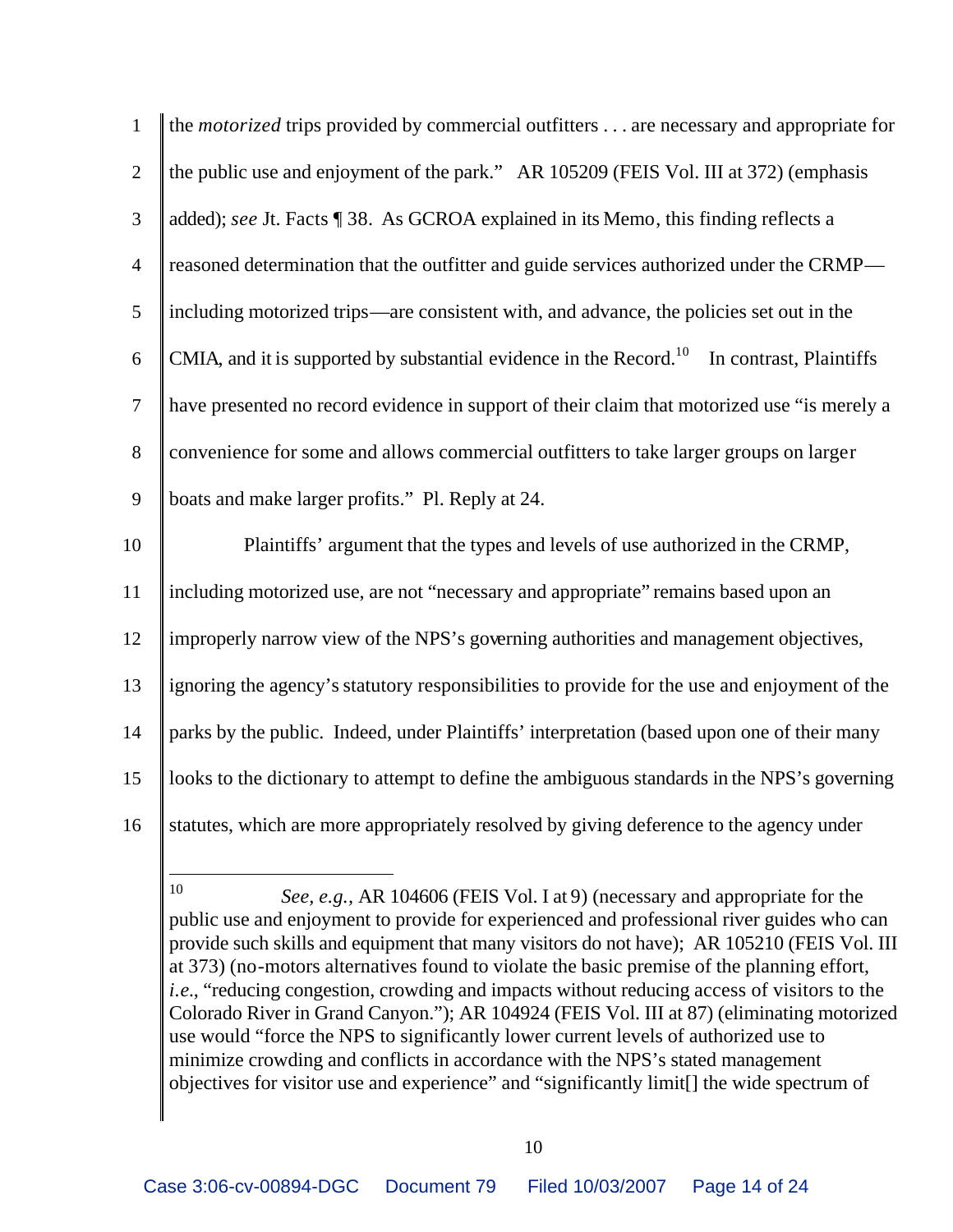| $\mathbf{1}$     | Chevron), no commercial use would be "necessary" to reduce crowding, because NPS              |
|------------------|-----------------------------------------------------------------------------------------------|
| $\mathbf{2}$     | could instead accomplish the same goal by not allowing anyone on the river. Such a result,    |
| 3                | of course, is absurd, and simply emphasizes the fact—which Plaintiffs seem unwilling to       |
| $\overline{4}$   | accept—that NPS's decisions regarding the management of the river corridor must reflect a     |
| 5                | balancing of multiple and often competing objectives. Thus, Plaintiffs' suggestion that       |
| $\boldsymbol{6}$ | "motorized services" may not be allowed because they "are not necessary to protect the        |
| $\overline{7}$   | resource" once again misses the point. Pl. Reply at 21 n.12.                                  |
| 8                | Plaintiffs also continue to improperly overstate the relevance of certain e-mails and         |
| 9                | other documents in the record reflecting the thoughts of the former Deputy Wilderness         |
| 10               | Program Coordinator for the Park. These documents do not reflect official Park policy, but    |
| 11               | only the personal thoughts and biases of a single individual. Many are outdated and           |
| 12               | superseded by the more recent planning process. But perhaps as important, Plaintiffs'         |
| 13               | defense of these statements once again shows their confusion over the NPS's governing         |
| 14               | statutes, associating two separate references to "minimum requirements" that have nothing     |
| 15               | to do with each other in an apparent, and flawed, effort to bolster their case. The CMIA      |
| 16               | does not, as Plaintiffs assert, "prohibit[] commercial services that fail to meet the minimum |

17 || requirements test for preserving the values of the resource, which include wilderness

18 character." Pl. Reply at 24. Contrary to Plaintiffs' interpretation, the phrase "minimum"

19 | requirements" as used in the CMIA, 16 U.S.C. § 5952(4)(A)(iii), has nothing whatsoever to

20 do with the "minimum requirements" test under the Wilderness Act, *see* 16 U.S.C. §

 $\overline{a}$ 

use and range of visitor services currently available to the general public, contrary to the NPS's management objectives").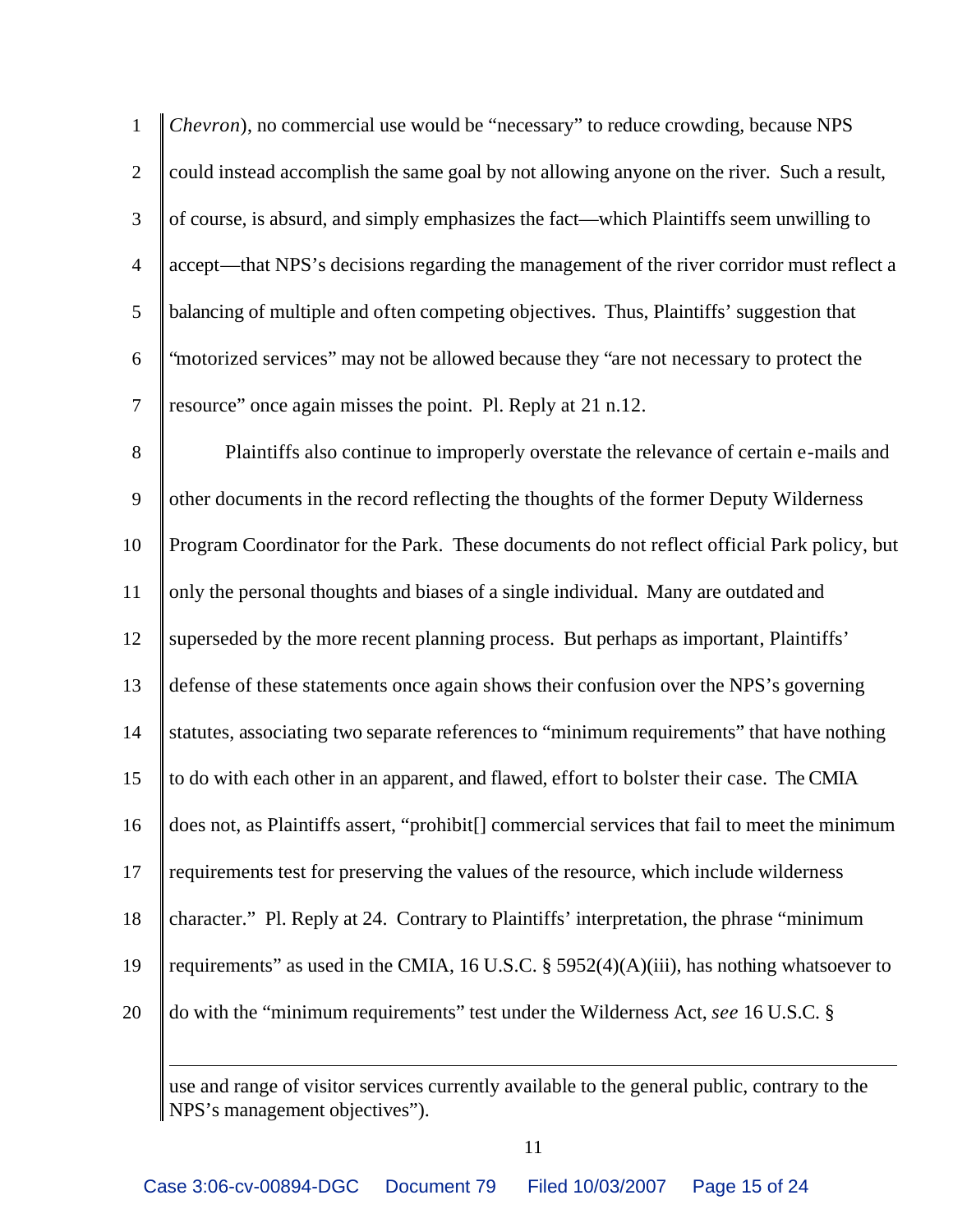| $\mathbf{1}$                                 | $1133(c)$ , which of course is not applicable in the river corridor in any event because the                                                                                                                                                                                                                                                                    |
|----------------------------------------------|-----------------------------------------------------------------------------------------------------------------------------------------------------------------------------------------------------------------------------------------------------------------------------------------------------------------------------------------------------------------|
| $\overline{2}$                               | area has not been designated wilderness. Rather, as used in the CMIA, "minimum                                                                                                                                                                                                                                                                                  |
| 3                                            | requirements" simply refers to a set of minimum qualifications or criteria that a                                                                                                                                                                                                                                                                               |
| $\overline{4}$                               | prospective bid for a concessions contract must meet in order to be considered responsive,                                                                                                                                                                                                                                                                      |
| 5                                            | which includes "[m]easures necessary to ensure the protection, conservation, and                                                                                                                                                                                                                                                                                |
| 6                                            | preservation of resources of the unit of the National Park System." 16 U.S.C. §                                                                                                                                                                                                                                                                                 |
| $\overline{7}$                               | 5952(4)(A). Thus, once again, Plaintiffs argue that the statute requires more than it does.                                                                                                                                                                                                                                                                     |
| $8\,$                                        | On the basis of the above, and the arguments of GCROA and the other Defendants in                                                                                                                                                                                                                                                                               |
| 9                                            | their respective cross-motions, Plaintiffs have failed to show that NPS's determination that                                                                                                                                                                                                                                                                    |
| 10                                           | the river outfitter and guide concessions in the Park authorized under the CRMP and ROD                                                                                                                                                                                                                                                                         |
| 11                                           | are "necessary and appropriate" is arbitrary and capricious, an abuse of discretion, or                                                                                                                                                                                                                                                                         |
| 12                                           | otherwise in violation of law. Plaintiffs' claim cannot be sustained based upon the Record,                                                                                                                                                                                                                                                                     |
| 13                                           | and therefore it should be dismissed.                                                                                                                                                                                                                                                                                                                           |
| 14<br>15<br>16<br>17<br>18<br>19<br>20<br>21 | Ш.<br>NPS'S MANAGEMENT OF THE COLORADO RIVER CORRIDOR<br>IS FULLY CONSISTENT WITH ITS OBLIGATIONS UNDER THE<br><b>ORGANIC ACT</b><br>A. Plaintiffs Have Failed To Demonstrate That NPS Interfered With Their Free<br>Access To The Park In Violation Of The Organic Act<br>Plaintiffs continue to misunderstand and misrepresent the "free access" provision of |
| 22                                           | the Organic Act, erroneously asserting that the Act requires NPS to "equitably allocate use                                                                                                                                                                                                                                                                     |
| 23                                           | between commercial and noncommercial users" and mandates that NPS allocate use either                                                                                                                                                                                                                                                                           |
| 24                                           | (1) through a single allocation ( <i>i.e.</i> , common pool) system or (2) through a split allocation                                                                                                                                                                                                                                                           |
| 25                                           | system based on the relative demand for access between commercial and noncommercial                                                                                                                                                                                                                                                                             |
|                                              |                                                                                                                                                                                                                                                                                                                                                                 |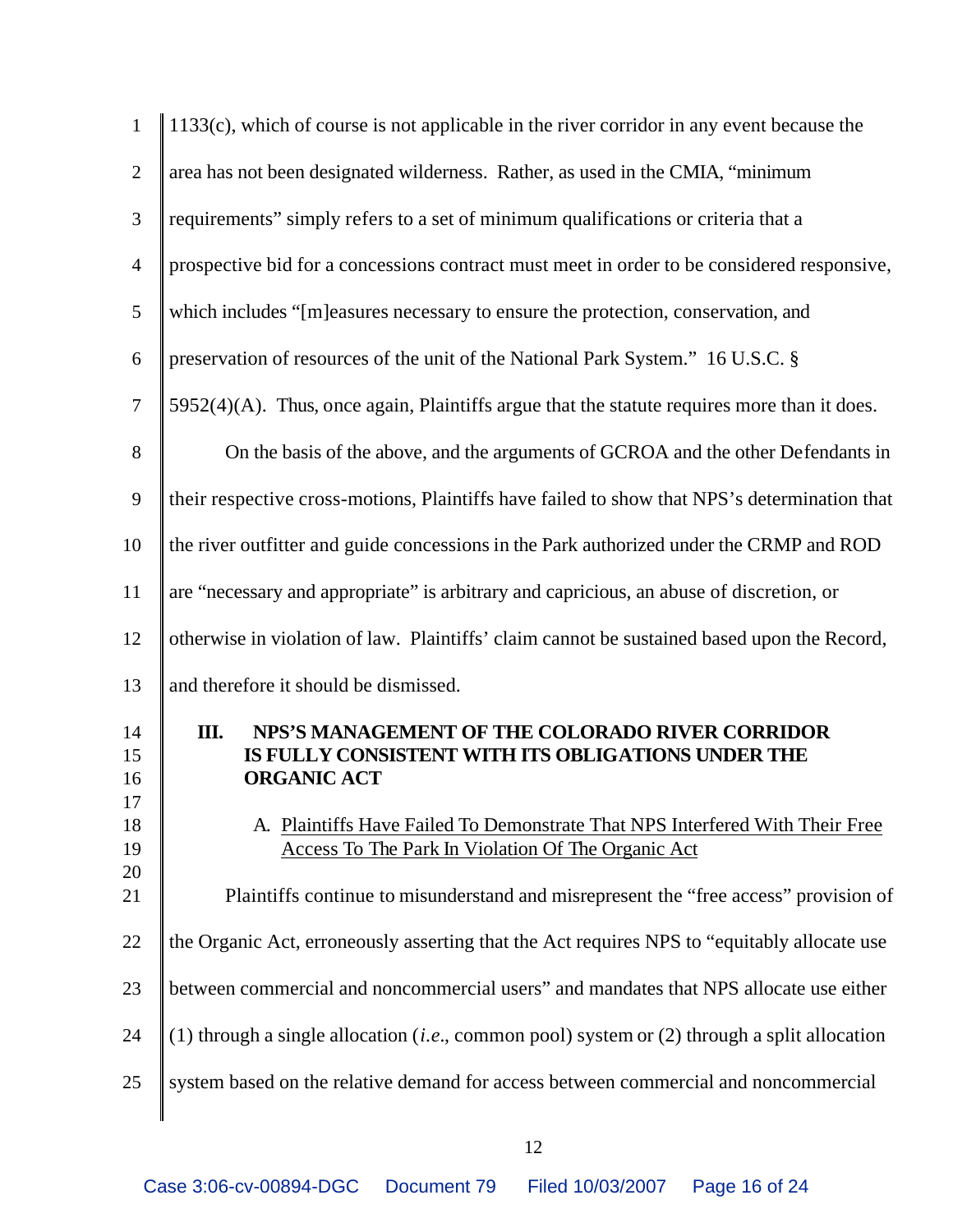| 1              | users. Pl. Reply at 27. Any other means of allocation, Plaintiffs assert, is arbitrary and            |
|----------------|-------------------------------------------------------------------------------------------------------|
| $\overline{2}$ | capricious and contrary to the requirements of the Organic Act. Of course, the Organic Act            |
| 3              | does not limit NPS's discretion in so strict a manner. Contrary to Plaintiffs' claims, there          |
| $\overline{4}$ | is no "legal requirement of equitable allocation." Pl. Reply at 30. And there certainly is no         |
| 5              | law limiting NPS to Plaintiffs' two options. Again, NPS is entitled to substantial deference          |
| 6              | under Chevron.                                                                                        |
| $\tau$         | As an initial matter, Plaintiffs have made no effort to explain why the Court should                  |
| $8\,$          | consider their "free access" claim in light of the rejection of similar arguments in                  |
| 9              | Wilderness Public Rights Fund v. Kleppe, 608 F.2d 1250 (9th Cir. 1979) and Randall v.                 |
| 10             | Norton, No. 00-349, 2004 U.S. Dist. LEXIS 29870 (D.N.M. Apr. 19, 2004), or to                         |
| 11             | otherwise respond to the precedent cited by GCROA in its cross-motion. See GCROA                      |
| 12             | Memo at 18-19. This can only be because Plaintiffs have no response for how to                        |
| 13             | distinguish their "free access" claim in light of this substantial, contrary precedent.               |
| 14             | Plaintiffs further continue to press their myopic view of the many factors that NPS                   |
| 15             | must consider in allocating access to a limited national park resource, wrongly assuming              |
| 16             | that the only relevant consideration in allocating use is relative demand. In so doing,               |
| 17             | Plaintiffs' Reply continues to show any lack of pretense explaining the statutory mandates            |
| 18             | governing the use of the Colorado River in the Grand Canyon. <sup>11</sup> In fact, there is no legal |
| 19             | requirement that obligates NPS to allocate commercial and noncommercial use on an equal               |
|                | 11<br>Plaintiffs also continue to persist in mischaracterizing the allocation issue as                |

a trade-off between the concessioners and the public. *See* Pl. Reply at 3 (stating NPS allows concessioners to "control much of the access to the river at the public's expense"); *id.* at 29 ("The laws at issue in this case plainly require that commercial services be limited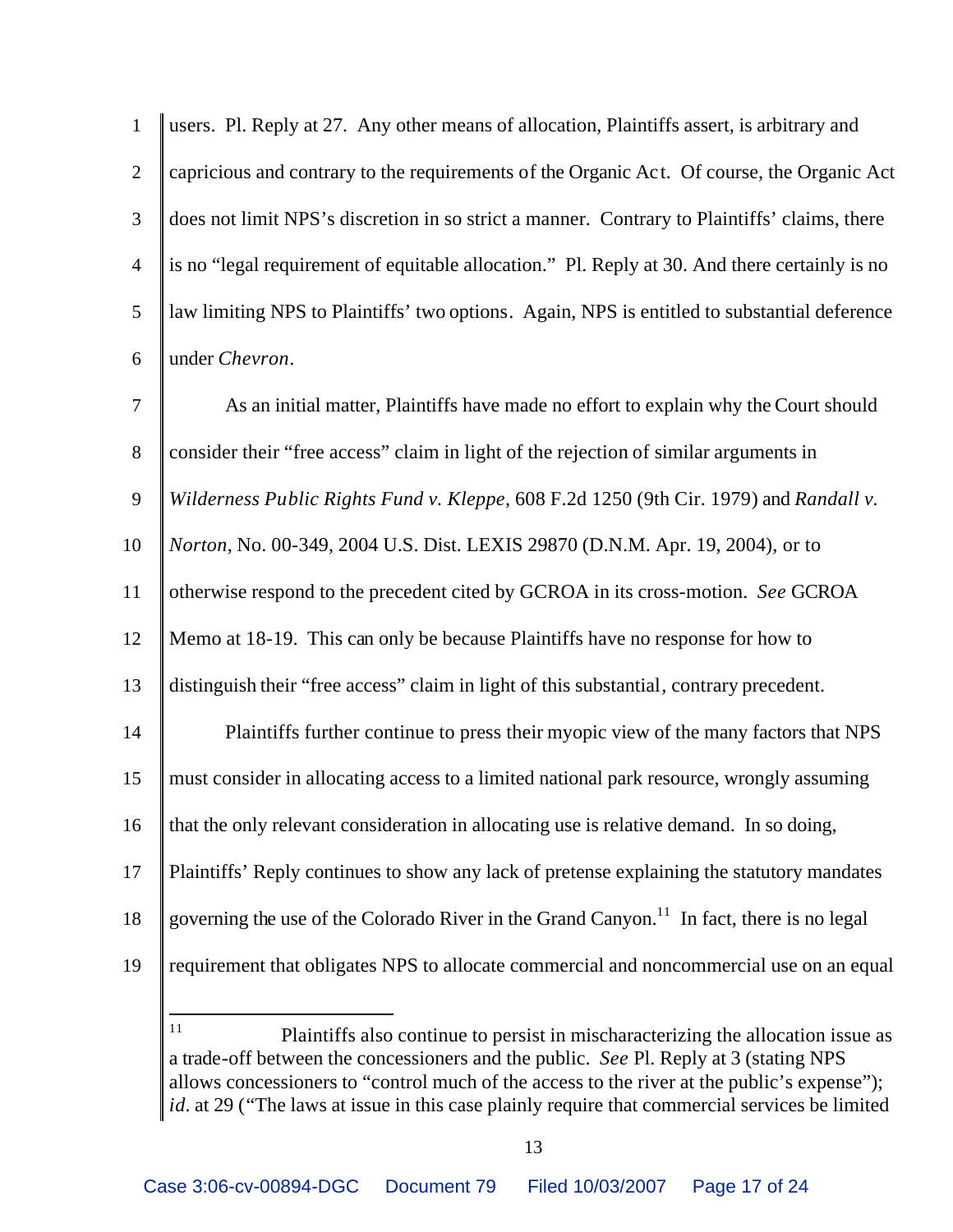| $\mathbf{1}$   | or equitable basis, or to determine the relative demand for commercial and noncommercial                |
|----------------|---------------------------------------------------------------------------------------------------------|
| $\overline{2}$ | trips as part of its allocation decision. <sup>12</sup> To the contrary, accepting Plaintiffs' argument |
| 3              | would fundamentally alter the very statutory regime that Congress developed in the CMIA                 |
| $\overline{4}$ | to govern NPS's authorization and management of concessions services in the national                    |
| 5              | parks, adding a new requirement that concessions services may only be authorized to the                 |
| 6              | extent NPS provides equal access to limited park resources for private persons. Such a                  |
| $\overline{7}$ | requirement, clearly not provided for under the CMIA, could potentially affect NPS                      |
| 8              | administration of park use across the National Park System.                                             |
| 9              | Plaintiffs cannot support their claim that the public pays concessioners not only for                   |
| 10             | the services they provide, but for river access. Pl. Reply at 29. Similarly, Plaintiffs' claim          |
| 11             | that the concessioners receive an "economic rent" on the "access" they provide to the river,            |
| 12             | and their suggestion that the concessioners might receive 10 percent more user days than                |
| 13             | they require, is misleading. Pl. Reply at $3113$ The fact of the matter is that the CMIA                |
| 14             | grants NPS broad discretion to authorize concessions services in the National Park System,              |
|                |                                                                                                         |

so that people, not companies, retain access to their public lands  $\dots$ ").

Similarly, contrary to Plaintiffs' claim, Pl. Reply at 33 n.21, nothing in the CMIA requires NPS to evaluate demand for commercial services to determine whether those services are necessary and appropriate.

The Walls Declaration—which Plaintiffs have attempted to put forth in an effort to support their claims in an absence of supporting evidence in the Administrative Record, and which should be struck from this case—suffers from critical flaws, including an apparent fundamental lack of understanding of the laws and regulations governing the management of concessions services in the National Park System. This is perhaps most evident in Mr. Walls' failure to appreciate the fact that prices for concessioner-run trips are tightly regulated by NPS. The concessioners *cannot*, as he asserts, "charge whatever the market will bear for not only their services but for 'access' to the river." Walls Declaration at 6. This point is fundamental to his analysis, and the fact that it is untrue renders the Declaration of little value in helping to prove Plaintiffs' claims.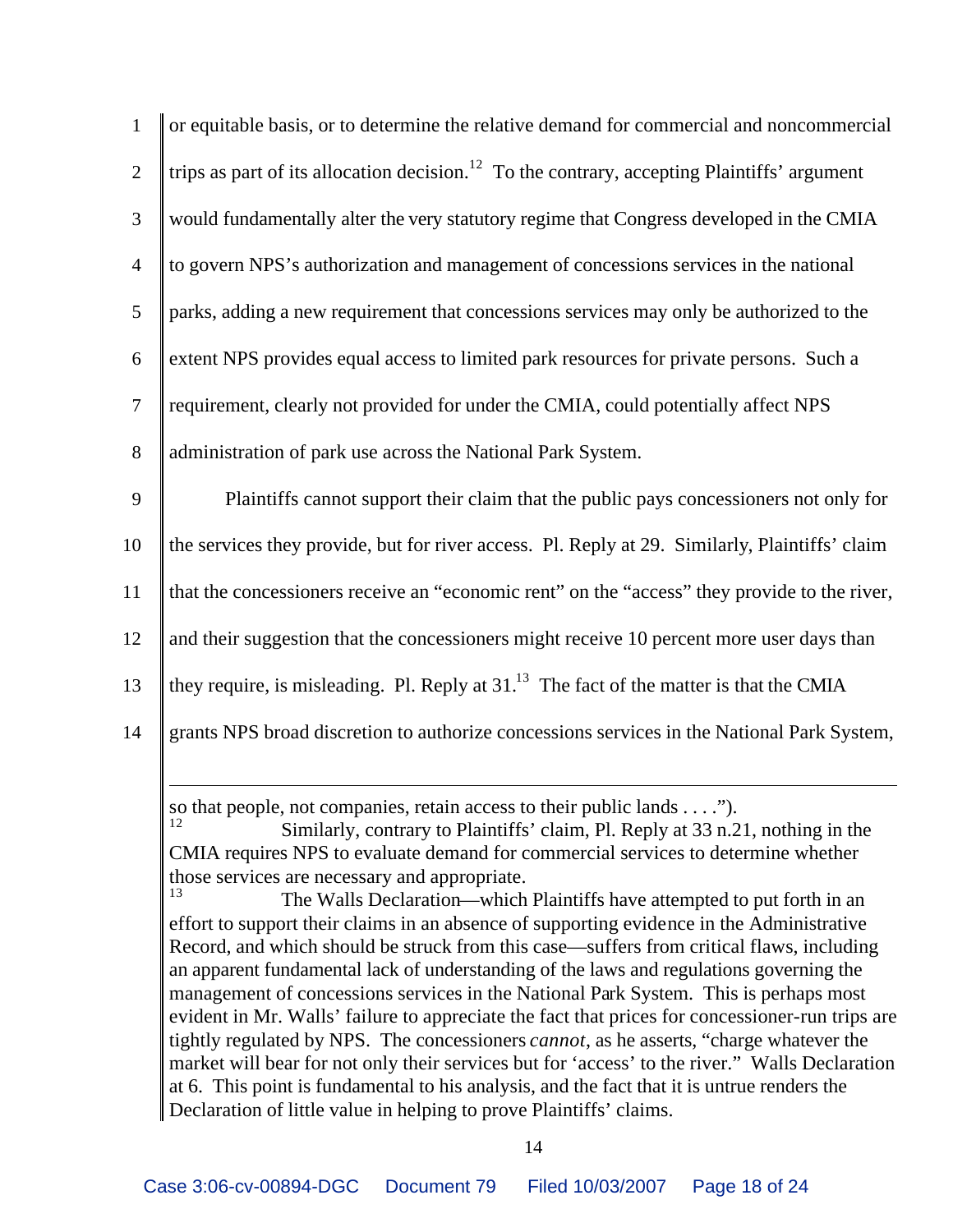| $\mathbf{1}$   | and that demand by the public for professionally-guided and outfitted trips is more than     |
|----------------|----------------------------------------------------------------------------------------------|
| $\overline{2}$ | sufficient to utilize the entire "commercial use" allocation of user days. <sup>14</sup>     |
| 3              | Plaintiffs also inappropriately mischaracterize GCROA's concerns with basing the             |
| $\overline{4}$ | allocation of use on relative demand. GCROA neither "fear[s] the results of a demand         |
| 5              | study" nor "suspects the result [of such a study] would be a decrease in commercial services |
| 6              | and an increase in noncommercial permits." Pl. Reply at 32 n.20. In fact, GCROA is           |
| $\tau$         | confident that a properly-designed study of relative demand among the overall public would   |
| 8              | show that the demand for professionally-outfitted and guided trips exceeds that for self-    |
| 9              | guided trips. However, as reflected in the Record and NPS's decision, there are very         |
| 10             | serious problems with measuring relative demand. See GCROA Memo at 21-23. To equate          |
| 11             | these concerns to fear is to seriously misrepresent GCROA's position and to selectively      |
| 12             | disregard evidence in the Record.                                                            |
| 13             | Moreover, GCROA's "bold[] assert[ion]" that basing allocation primarily "on the              |
| 14             | relative demand for self-outfitted versus professionally-outfitted trips would be            |
| 15             | inconsistent with the long history of management at GCNP and contrary to the NPS's           |
| 16             | governing authorities" is, in fact, fully supported by the Record. Pl. Reply at 32 n.20. The |
| 17             | Record shows that, historically, NPS has based the commercial/noncommercial allocation       |
| 18             | of use on various factors, in accordance with its various governing authorities, and not on  |

Plaintiffs wrongly persist in misrepresenting that not all of the concessions allocation is used, Pl. Reply at 27, ignoring GCROA's explanation that the language in the record that Plaintiffs rely on to support this statement does not support this erroneous assertion at all. GCROA Memo at 23 n.25. To the contrary, the record shows that the commercial allocation is "consistently used." AR 106594 (FEIS Vol. III at 157).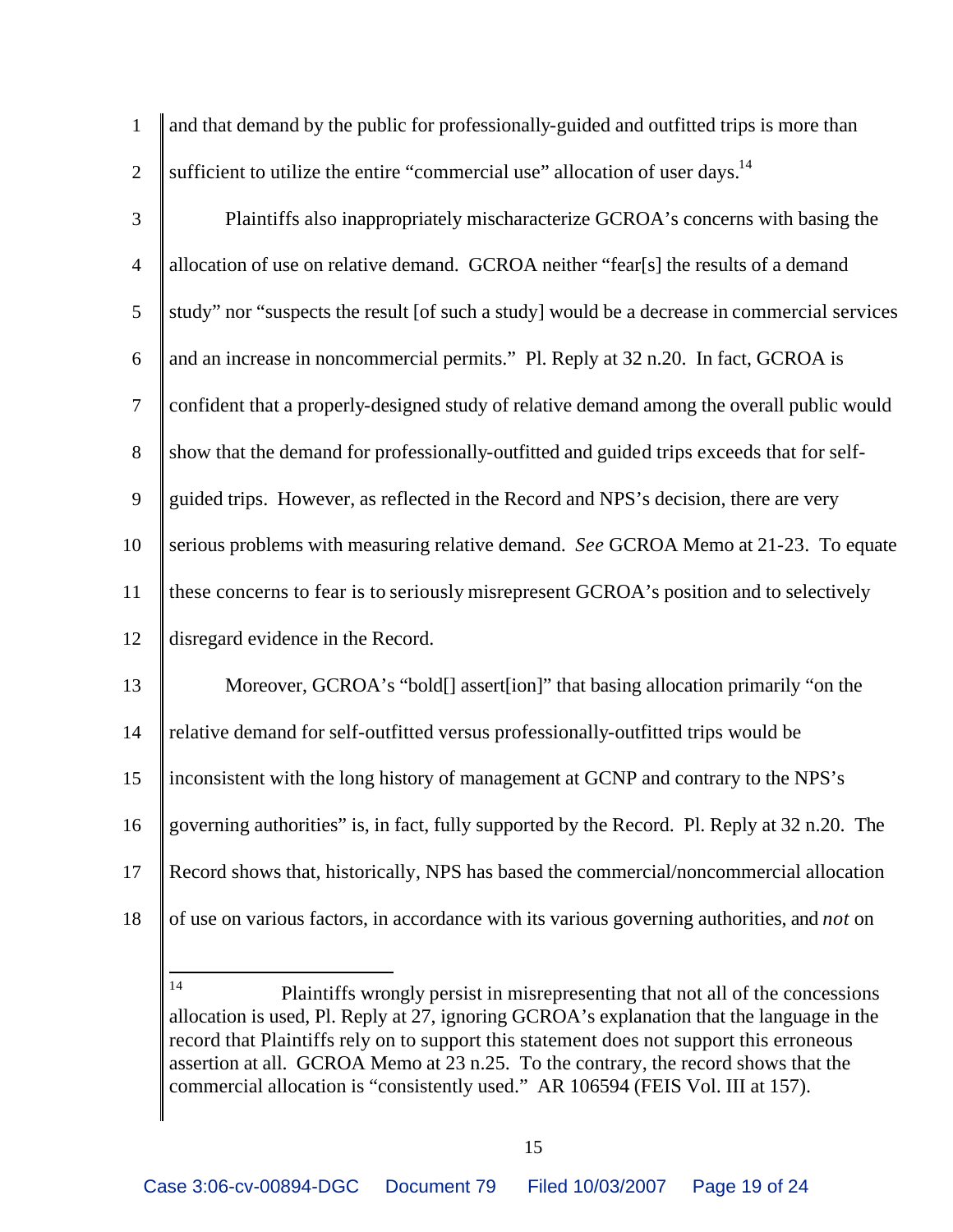| $\mathbf{1}$     | demand. GCROA Memo at 22; see, e.g., AR 104593 (FEIS Vol. I at 6), SAR000934,                                                                                   |
|------------------|-----------------------------------------------------------------------------------------------------------------------------------------------------------------|
| $\overline{2}$   | SAR007530, SAR007120, SAR008673, SAR007819. Plaintiffs have pointed to no                                                                                       |
| $\mathfrak{Z}$   | evidence to the contrary.                                                                                                                                       |
| $\overline{4}$   | In sum, Plaintiffs have failed to demonstrate that the CRMP's allocation of use is                                                                              |
| 5                | arbitrary or capricious or in violation of the Organic Act. Plaintiffs' arguments not only                                                                      |
| 6                | ignore fundamental principles governing the use of national parks in general, and the Grand                                                                     |
| $\tau$           | Canyon in particular, but also mischaracterize the Record and the issues before the NPS.                                                                        |
| 8                | NPS provided reasonable explanations, with sound basis in evidence in the Record, for                                                                           |
| $\boldsymbol{9}$ | rejecting the "common pool" system and for not conducting a study of relative demand. As                                                                        |
| 10               | such, Plaintiffs' arguments are without merit and must be rejected.                                                                                             |
| 11<br>12         | NPS's Determination That Motorized Activities In The River Corridor Do<br><b>B.</b><br>Not Impair The Park's Natural Soundscape Is Not Arbitrary And Capricious |
| 13<br>14         | Plaintiffs have failed to show that NPS's determination that the motorized activities                                                                           |
| 15               | in the river corridor authorized in the CRMP do not impair the Park's natural soundscape is                                                                     |
| 16               | arbitrary and capricious. Plaintiffs have not shown why this court should effectively ignore                                                                    |
| 17               | the substantial body of jurisprudence recognizing the broad discretion that Congress                                                                            |
| 18               | delegated to the NPS in managing the national parks under the Organic Act. And Plaintiffs                                                                       |
| 19               | have entirely failed to respond to GCROA's argument that the Court should find this claim                                                                       |
| 20               | nonreviewable, lest it become the task of this Court, rather than NPS, to work out                                                                              |
| 21               | compliance with the Organic Act's broad statutory mandate in a manner that is not                                                                               |
| 22               | contemplated by the APA. As such, Plaintiffs' claim should be denied.                                                                                           |
| 23               | As Defendants showed in their respective cross-motions, Plaintiffs' argument that                                                                               |
|                  |                                                                                                                                                                 |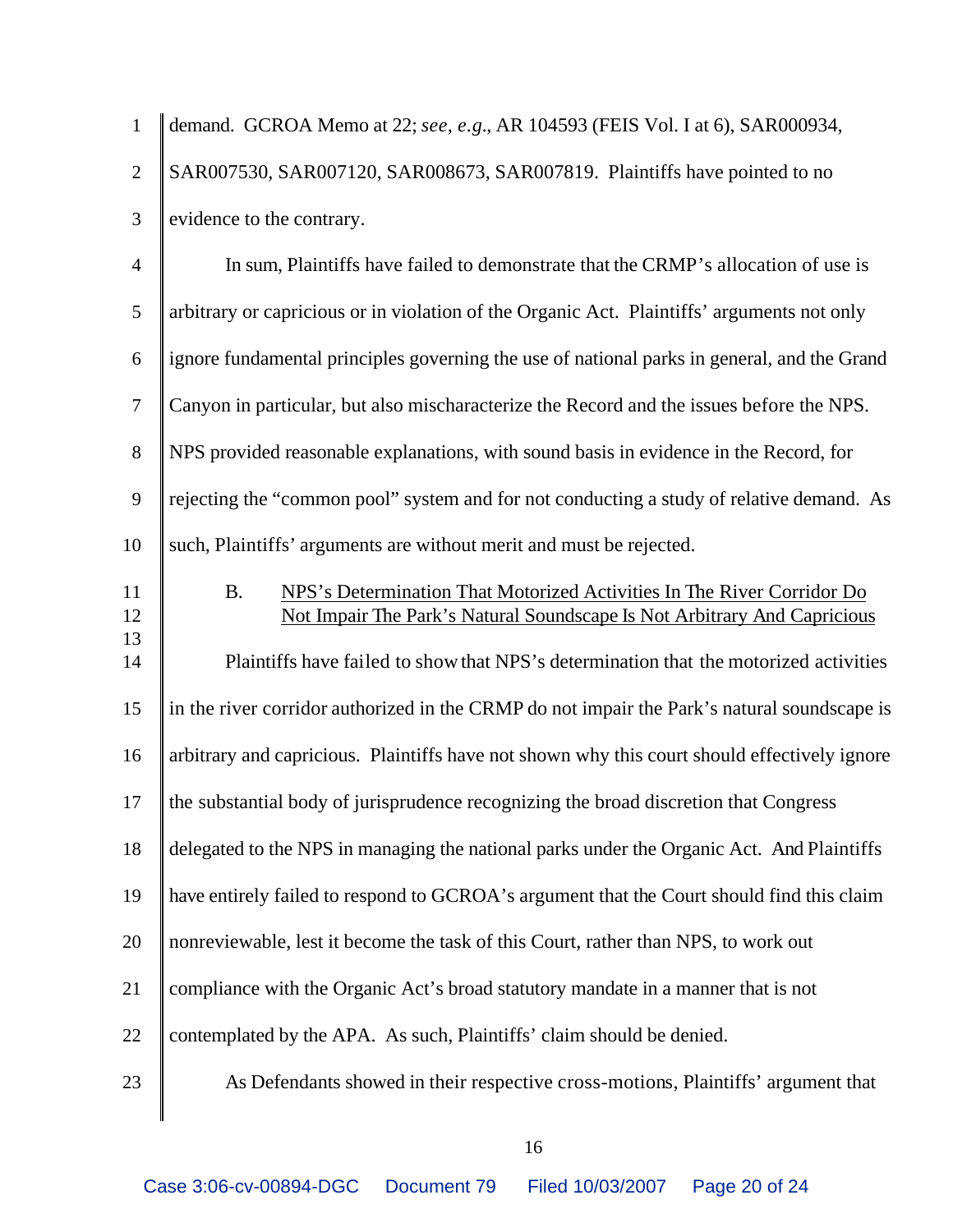| $\mathbf{1}$   | NPS violated the Organic Act by using the wrong baseline to evaluate impairment to the        |
|----------------|-----------------------------------------------------------------------------------------------|
| $\overline{2}$ | Park's natural soundscape should be rejected. Because the Organic Act does not in any way     |
| 3              | direct NPS's choice of baseline and the MPs do not establish judicially enforceable           |
| $\overline{4}$ | standards, NPS's selection of baseline thus is entitled to <i>Chevron</i> deference. As that  |
| 5              | selection enabled the agency to accurately assess the incremental contribution of its         |
| 6              | proposed action to existing conditions affecting the natural soundscape, it cannot be said to |
| $\tau$         | be arbitrary and capricious or a violation of law and should be upheld. See Am. Rivers v.     |
| $8\,$          | FERC, 201 F.3d 1186 (9th Cir. 2000).                                                          |
| $\mathbf{9}$   | As Defendants further demonstrated in their respective cross-motions, Plaintiffs'             |
| 10             | argument that NPS failed to adequately considered the cumulative impacts to the Park's        |
| 11             | natural soundscape in violation of the Organic Act similarly should be rejected. Although     |
| 12             | Plaintiffs apparently now concede that the FEIS does, in fact, include an analysis of the     |
| 13             | cumulative impacts to the Park's natural soundscape, they complain that NPS "never applied    |
| 14             | this analysis and its findings to the impairment decision making process." Pl. Reply at 42.   |
| 15             | Again, however, Plaintiffs' argument is flawed: the Organic Act contains no such              |
| 16             | requirement; the MPs on which it relies are unenforceable; and the NEPA regulations and       |
| 17             | case law on which it further relies are inapplicable in the context of the Organic Act claim. |
| 18             | Regardless, contrary to Plaintiffs' claim, the FEIS impacts analysis clearly seeks to satisfy |
| 19             | both NEPA and the Organic Act. AR 105385-105441 (FEIS Vol. II, § 4.2.4).                      |
| 20             | Demonstrating a rational connection between the cumulative impact analysis and NPS's no-      |
| 21             | impairment findings, each non-impairment determination follows from a detailed                |
| 22             | discussion of relevant criteria, including, but not limited to, the severity, duration, and   |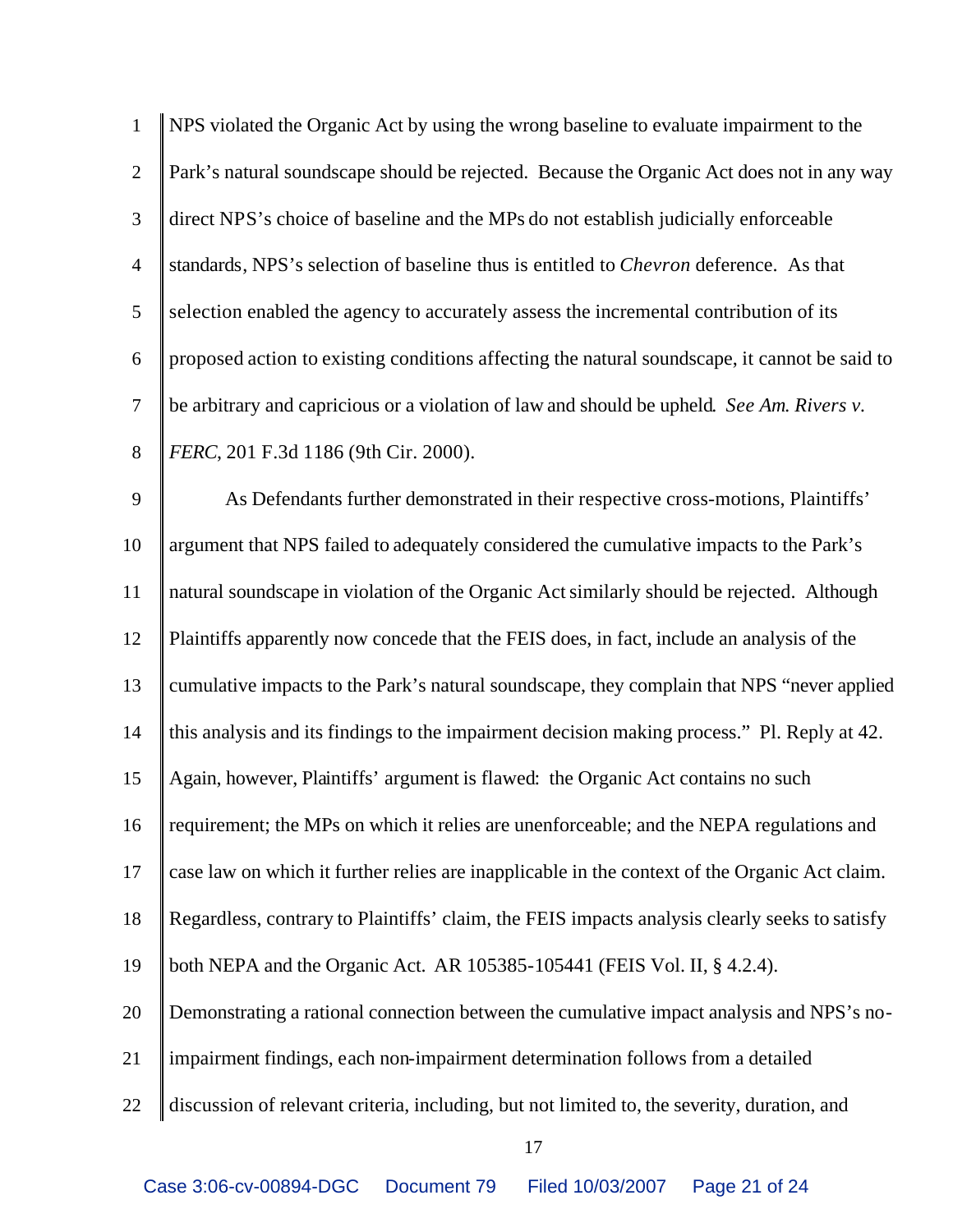| $\mathbf{1}$   | timing of the impact; and the direct, indirect, and cumulative effects of the impact. AR                                                                                                            |
|----------------|-----------------------------------------------------------------------------------------------------------------------------------------------------------------------------------------------------|
| $\mathfrak{2}$ | 105423-24 (FEIS Vol. II at 386-87 (modified Alternative H)). Again, NPS cannot be said                                                                                                              |
| 3              | to have acted arbitrarily and capriciously or otherwise in violation of applicable law.                                                                                                             |
| $\overline{4}$ | In addition, Plaintiffs have failed to show that NPS's decision not to rely on studies                                                                                                              |
| 5              | and public comments from the 1980 CRMP process in making its no-impairment                                                                                                                          |
| 6              | determination is arbitrary and capricious. In fact, in their Reply, Plaintiffs entirely failed to                                                                                                   |
| $\tau$         | respond to GCROA's argument that NPS acted reasonably in preparing the CRMP and ROD                                                                                                                 |
| $8\,$          | upon the basis of more up-to-date and accurate information and studies and comments,                                                                                                                |
| 9              | rather than relying upon the materials cited by Plaintiffs that are now over 25 years old and                                                                                                       |
| 10             | contain stale information. <sup>15</sup> See Pl. Reply at 43-44.                                                                                                                                    |
| 11             | Finally, even in their Reply, Plaintiffs have failed to cite to any evidence in the                                                                                                                 |
| 12             | record to support their theory that the authorization of motorboats, generators, and                                                                                                                |
| 13             | helicopter passenger exchanges—of the type and at the level authorized in the CRMP and                                                                                                              |
| 14             | ROD—impairs the Park's natural soundscape. This is not, as Plaintiffs claim, a "death by a                                                                                                          |
| 15             | thousand cuts" scenario, but instead a situation where the agency rationally considered                                                                                                             |
| 16             | existing environmental conditions in the Park, and reasonable concluded that, given those                                                                                                           |
| 17             | conditions, the proposed activities would not impair the natural soundscape. Once again,                                                                                                            |
| 18             | NPS's reasoned decision is entitled to deference.                                                                                                                                                   |
| 19<br>20<br>21 |                                                                                                                                                                                                     |
|                | 15<br>See, e.g., SAR001787 (31-year old summary of research program);<br>SAR003715 (30-year old synthesis of research program); SAR004602, SAR004607 (1979<br>FEIS); SAR005918 (27-year old paper). |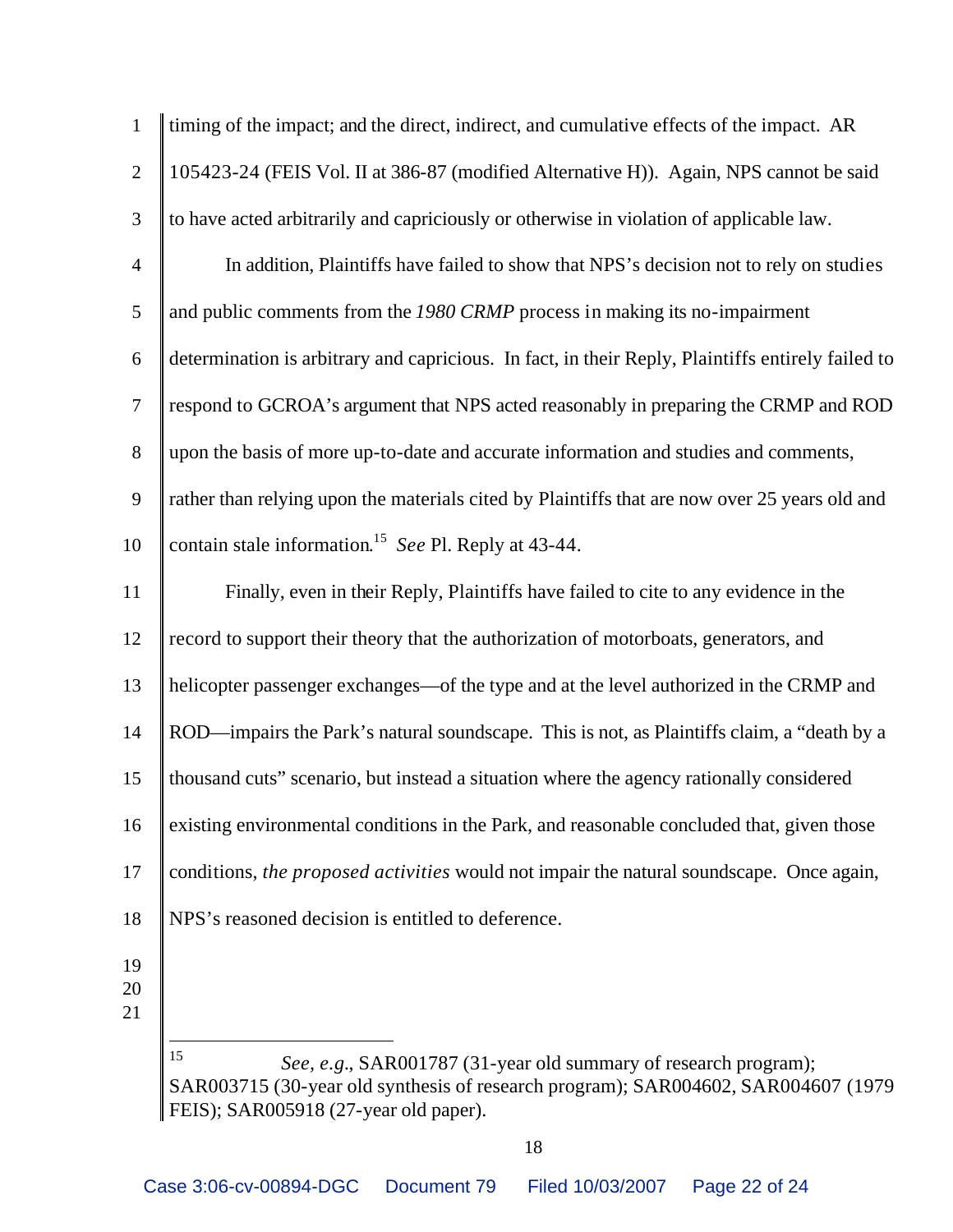| 1              | $\mathcal{C}$ .<br>Plaintiffs Have Failed To Show That NPS Failed To Conserve The River       |
|----------------|-----------------------------------------------------------------------------------------------|
| $\overline{2}$ | Corridor's Natural Soundscape And Wilderness Characteristics                                  |
| $\overline{3}$ |                                                                                               |
| $\overline{4}$ | Plaintiffs' argument that NPS has failed to conserve the Park's natural soundscape            |
| 5              | and wilderness characteristics suffers from many of the same flaws as their other             |
| 6              | arguments. For the reasons stated in GCROA's Memo, this argument should be rejected.          |
| $\tau$         | NPS'S DEVELOPMENT AND ADOPTION OF THE REVISED CRMP IS<br>IV.                                  |
| $8\phantom{.}$ | FULLY CONSISTENT WITH THE REQUIREMENTS OF NEPA                                                |
| 9              |                                                                                               |
| 10             | As explained in GCROA's Memo, the Record shows that NPS clearly identified and                |
| 11             | took a hard look at cumulative impacts, including impacts relating to wilderness character.   |
| 12             | The FEIS evaluates the cumulative impacts associated with major past, present, and            |
| 13             | reasonably foreseeable future actions on each relevant resource in detail. Recognizing the    |
| 14             | relationship between impacts on wilderness character and impacts on other resources such      |
| 15             | as natural soundscape and visitor use and experience, the FEIS's analysis of cumulative       |
| 16             | impacts on wilderness character then explains that those effects are similar to those         |
| 17             | described for the other resources in the relevant FEIS sections. Thus, this is not a case     |
| 18             | where the agency has simply made "general statements about possible effects and some          |
| 19             | risk" or provided a "perfunctory" analysis, merely cataloging relevant past projects in the   |
| 20             | area. Great Basin Mine Watch v. Hankins, 456 F.3d 955, 971 (9th Cir. 2006) (citation          |
| 21             | omitted). Rather, NPS took a hard look at cumulative impacts on each resource, and, rather    |
| 22             | than repeating the analysis for wilderness character impacts, to avoid redundancy, chose to   |
| 23             | direct the reader back to that analysis of cumulative impacts for related resources where the |
| 24             | effects would be the same. This is not unreasonable.                                          |
|                |                                                                                               |

25 Finally, Plaintiffs' claim that NPS failed to use high-quality information and accurate